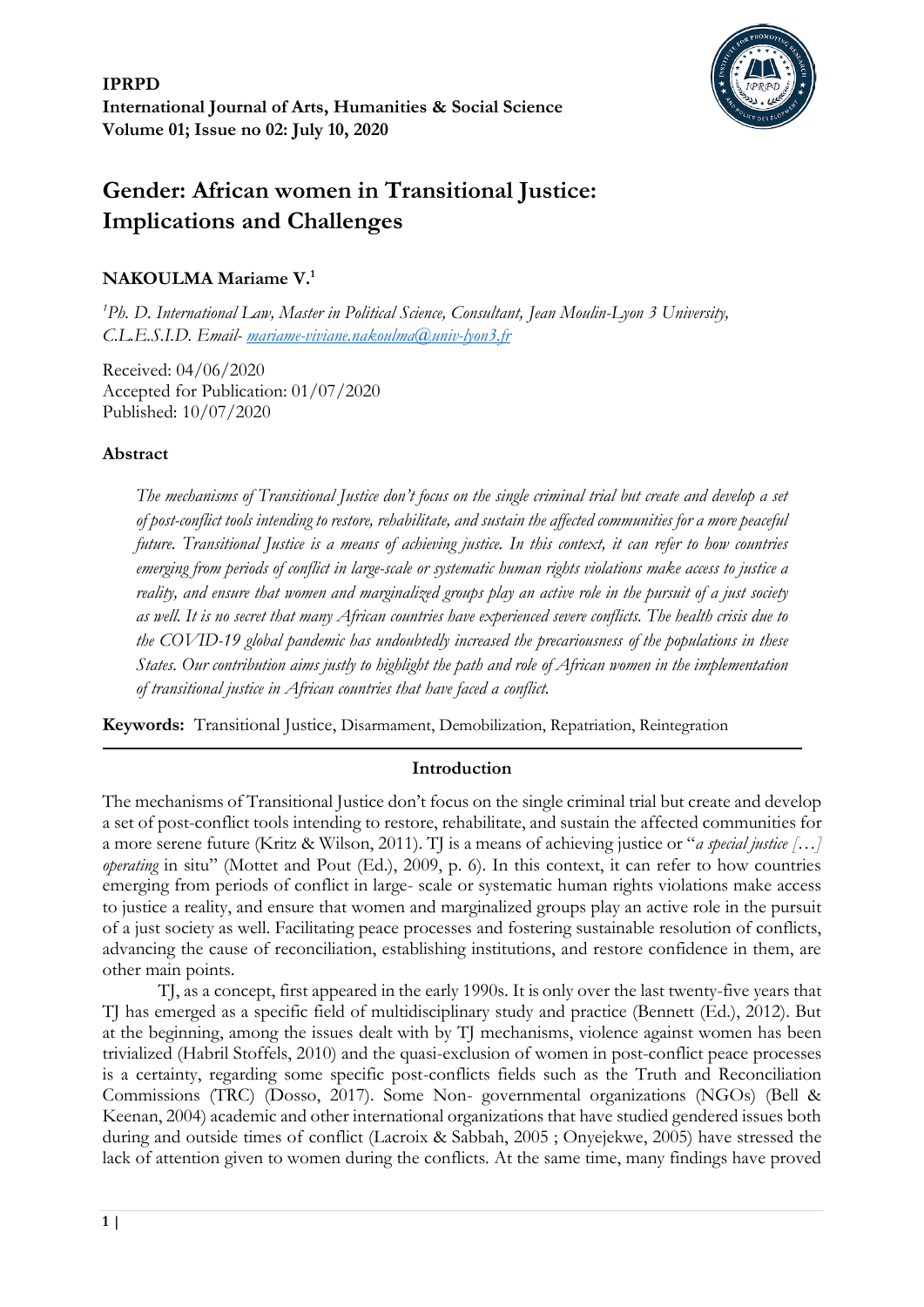that gender impact and perspective, in general, succeed in showing genuinely that the connection between TJ and women reveals not only the role they played but also the challenges they faced. By identifying progressive steps about the role played by the women, we are strongly confident that TJ has to become more inclusive of women, more than in the past (Boggs, 2017). TJ can achieve various objectives such as establishing the truth, punishing perpetrators, repairing damages, paying respect to victims, engaging in reconciliation, and preventing future abuses. Countries can fulfill these goals through a variety of mechanisms, including holding trials in domestic or international courts awarding reparations to victims, building a memorial, reforming the military, police, and judicial systems, and by creating truth commissions. It is a complex process at several levels that involves several actors of civil society, politics, military, religion, and customary law.

The link with Gender is therefore easy to find insofar the idea of "gender-specific", "genderlinked" or "gender-based violence" appears in discussions of what happens to women during the conflicts (Walker Urban, 2009)<sup>1</sup>. The arguments raised in this article are contextualized and introduced into the wider debate on women's contribution to the peace, reconciliation, and security process beyond the human rights violation they endure. Gender in the legal and judicial world is in question (Grossmann, 2016[\)](#page-12-0)<sup>2</sup>. It debates the role and place of women in the justice system as lawyer, clerk, peacekeeper, judge, etc. Women similarly play a crucial role in TJ's mechanisms that extend and truly emphasize the meaning of restorative justice. The incorporation of the gender perspective into the analysis and exercise of human rights opened the door to a gradual transformation (Chiarotti, 1998), notably in transitional processes, and specifically in TJ mechanisms. Moreover, the adoption of the United Nations (UN) Security Council Resolution 1325 (2000) on *Women, Peace and Security* in 2000 marked a formal political and legal recognition, at the highest international institutional level, that transitions from political violence should be transformative for women. In this sense, our contribution aims to highlight and attempts an analysis of the role of African women in the implementation of TJ in African countries that have faced armed conflicts. By providing answers to questions about how women participate in the transitional justice process, this could give an overview of their contribution process in the African States and make recommendations for substantial involvement in the overall justice system.

The reflection begins with a theoretically driven discussion of the Gender issue. Its definition and its link with the TJ. The chapter then turns to the empirical analysis of the mechanisms used in a TJ context. The study further provides some examples of TJ mechanisms. The chapter focuses on what to do at both national and international levels to enhance internal political dynamics in the implementation of domestic politics for women. The study also explores and considers that social structures and institutional reform are the best way to secure positive human rights for women in TJ. Some cases in Central African, Rwandan, Sierra Leonean, and South African contexts are examined in this paper and provide contextual details that allow for the correlation, the similar, and different trends in these countries. Although some cases studied are not extremely recent, their guideposts are still relevant. Significantly, they appeared like a dynamic pattern.

The different facets of the study help to understand and explain how a TJ process can produce better outcomes for women. The chapter discusses the role of women in TJ mechanisms. Firstly, by conceptualizing the gender and TJ mechanisms (1) secondly, by analyzing the gendered impact of women in Truth and Reconciliation Commissions (**2**) and thirdly, by determining women's challenges in the outcome of TJ by raising attention to their empowerment (**3**), and advocating why women should be more involved.

#### **Conceptualizing Gender and Transitional Justice Mechanisms**

Conceptualizing gender and TJ mechanisms is relevant because there is a strong link in both the meaning of "gender" and the great purposes of TJ. What does gender mean? Above the misunderstandings surrounding the concept of gender, this paper, in the specific case of women (Waylen, 1994 ; Dagenais, 1987), considers gender as a multi-paradigmatic view that integrate their effective incorporation, participation, rights and duties into socio- political structures. Gender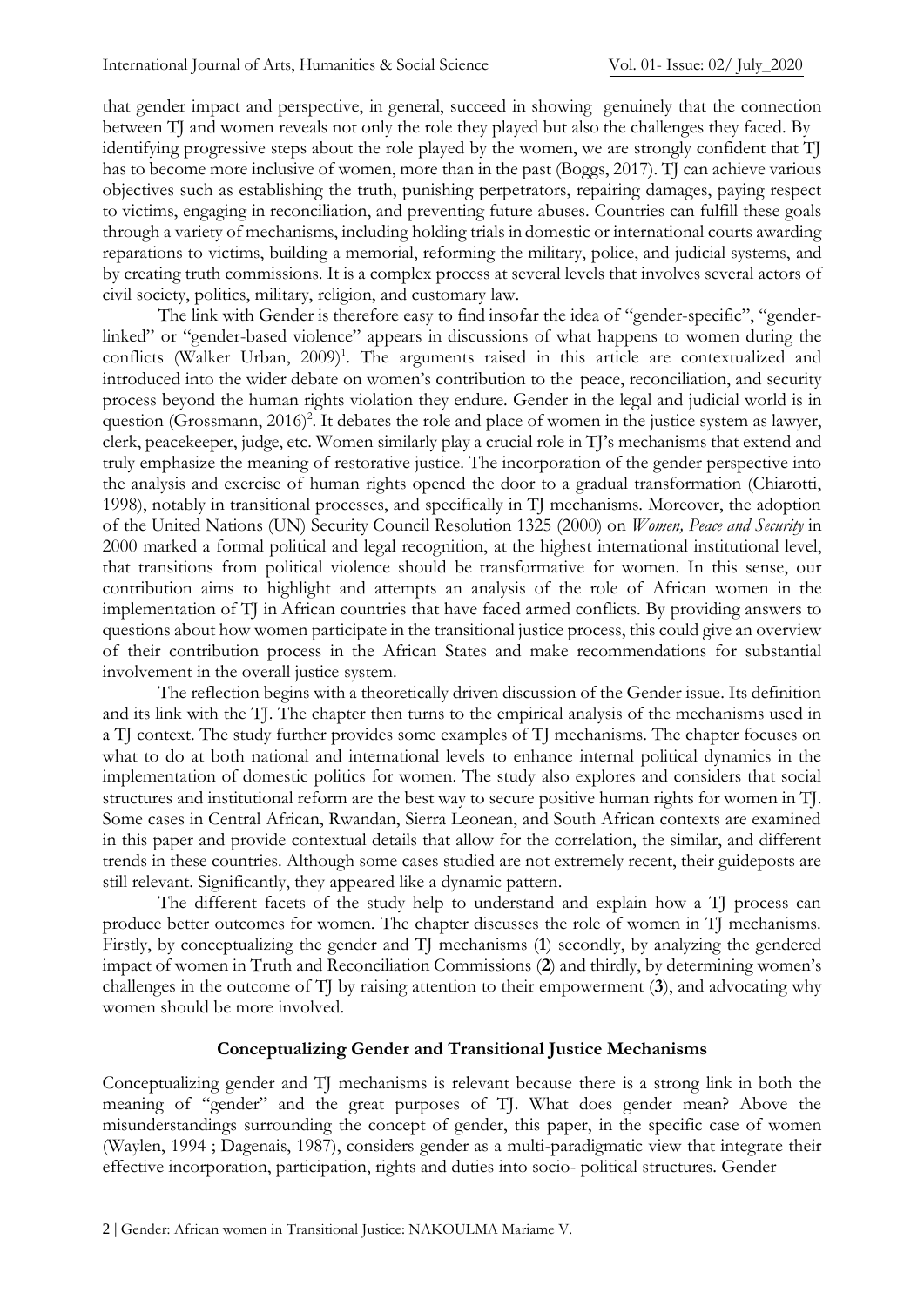perspectives in TJ refer to holistic elements. It is not enough to deal only with the violence against women in conflicts (for example, victims of sexual abuse). It is deeper to acknowledge that sometimes they can bring full-flagged responses. Indeed, their presence in the civil organizations that confront violence, their leadership that can appear on the political scene as a reaction to the lack of protection by the authorities constitute some essential aspects. Their role as organizers of armed response to oppression in their communities, even as conflict agitators or general protagonists in promoting violence are other aspects.

This paper uses the term "gender" broadly to encompass how sexual identity is constructed in various contexts and impact men's and women's experiences of human rights abuse (International Center for Transitional Justice, 2006). Attitudes and ideologies regarding sexual identity and difference can motivate and shape human rights violations against both men and women. Here, we pay particular attention to women's stakes to address the fact that women's rights and interests in TJ mechanisms are considerable (Harris Rimmer, 2010). So, integrating a gender perspective to TJ processes can lead to enhance these processes and help the acknowledgment or recognition of the women's rights (Wolf and Masha (Eds), 2006) in the extensive framework of human rights:

"*Most political systems tend to be patriarchal, and as such, women generally are removed from the decision-making process for structural, political, or cultural reasons. In case of war and conflict, oftentimes women have little choice in whether they even are or become par of such a conflict* [...]" (Kaufman &Williams, 2013, p. 13).

Women play an essential role in encouraging a gender-sensitive approach to TJ in many fields and at varying levels, beginning with simple participation as victims or activists to a top level of the TJ mechanisms. So, it makes sense to underline women's involvement in the field of TJ, socio-political, and during the criminal prosecutions of perpetrators as well. Achieving this goal can help to promote human rights at a national and international level. Firstly, the approach that women play or could play different roles in a conflict is advocated for in TJ in considering their role in post-conflict programs and policies integration such as DDR (Disarmament, demobilization, and reinsertion) or DDRRR (Disarmament, Demobilization, Repatriation, Reintegration, and Resettlement) (**A**). Secondly, that approach promotes their cultural sensitivity as Victims Representative (**B**) and thirdly, it reveals women's perspectives in Truth and Reconciliation Commissions (**C**) as well.

#### **A- Women in DDR or DDRRR**

On the DDRRR and gender issues in Africa, there is no specific review or study. Studies are rare, and here we try to underline it and directly encourage the consideration of this dimension in the TJ policies. The DDR policies or DDRRR are supposed to grant a primary aspect of the protection of target groups, such as women, child soldiers, disabled people, etc. Concretely DDR or DDRRR is the name of the programs to return to civilian life of former soldiers set up by the United Nations. In many situations of armed conflict[,](#page-12-1) the process of disarmame[n](#page-12-3)t<sup>3</sup>, demobilization<sup>4</sup>, repatriation<sup>5</sup>, reintegration<sup>6</sup>[,](#page-12-4) and resettlement<sup>7</sup> [i](#page-12-5)s a useful tool to ensure continuity between the cessation of hostilities, peace-keeping, peace- building and sustainable state development. DDR activities have become essential features of new peacekeeping operations. The United Nations Observer Group in Central America (UNCA), deployed in 1989, was the first United Nations peacekeeping operation to carry out disarmament and demobilization operations.

The primary aspect of protecting target groups (Diagne, 2006) in DDR activities mentions women, as said above; but they are not sufficiently involved. Hence, in their filing named "DDR, Post-conflict and Development in West Africa", the Club of the Sahel, West Africa, the Organization for Economic Cooperation and Development (OECD), and the Economic Community of West African States (ECOWAS) (2007) claimed for an inclusive approach in the implementation of DDRRR. According to the text they issued, "[…] the need to apply the principle of inclusion at the level of DDR programs including involving the diaspora, those who have been forced to leave the country as a result of the crisis, women and the private sector.["](#page-12-6)<sup>8</sup> For the participants, all the groups mentioned must be taken into account, effectively, in the implementation of DDRRR programs.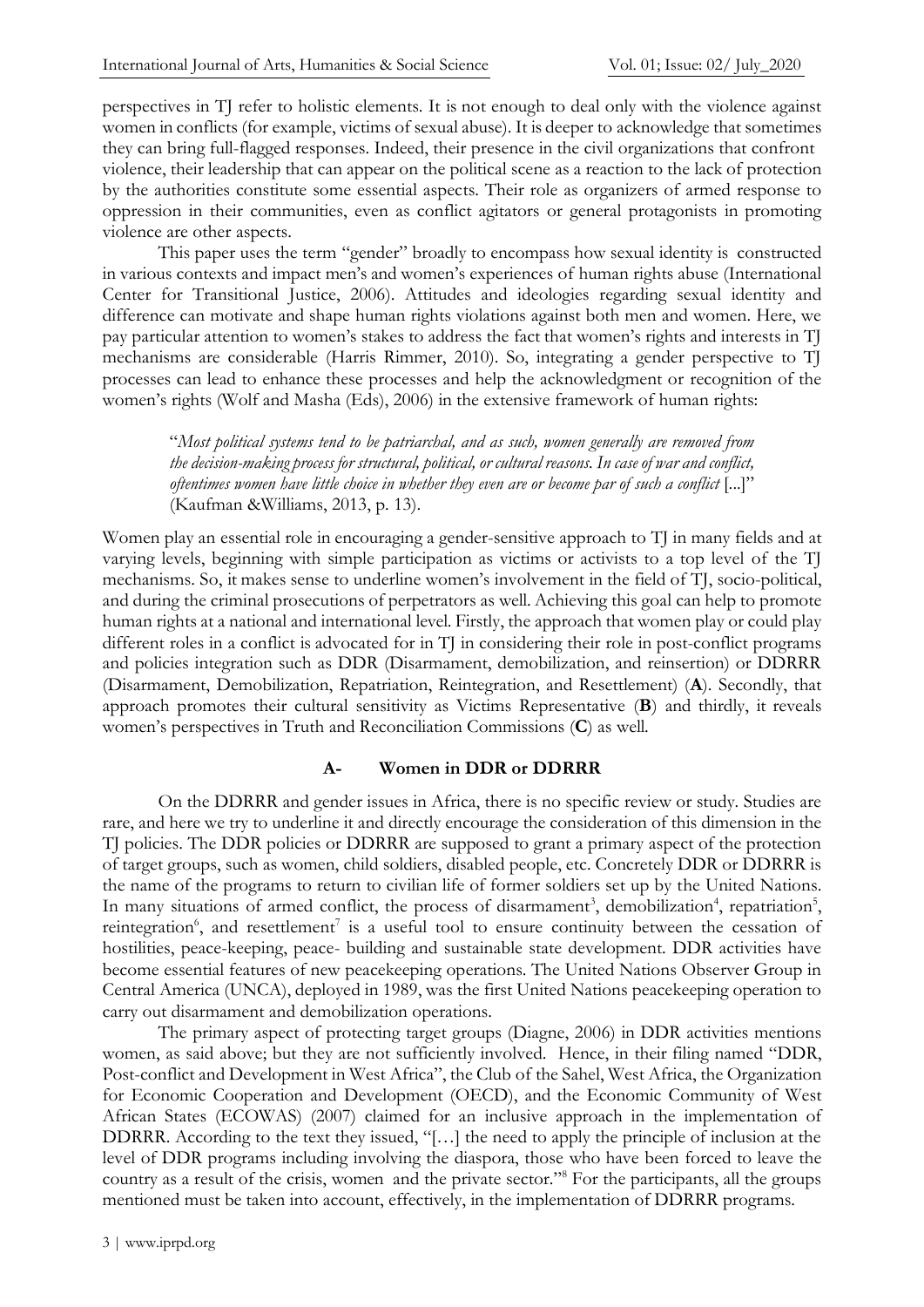The Secretary-General of the UN (Gutteres, 2018) has even insisted that women have a role to play in disarmament. He declared: "*Women must participate as decision-makers in all disarmament processes and I am fully committed to doing everything I can to support this*." One of the fields of experimentation of that inclusion exists in Central African Republic where a DDRR program works for gender equality and women's empowerment, in partnership with the MINUSCA.<sup>9</sup> This program tries to support, through advocacy and capacity building, the process of integrating the marginalized victims to encourage the efforts of the Central African Government to restore security. The restoration of the State's authority throughout the territory as well as national reconciliation is expressed in the National Disarmament Strategy, Demobilization, Reintegration, and Repatriation. In this regard, UNFEMMES<sup>[10](#page-12-7)</sup> in collaboration with the DDRR section of MINUSCA and the Central African Government, organized a seminar from 6 to 10 February 2017, in Bangui. About thirty men and women, whose duties predispose them to work in the strategic planning and implementation process of the DDRR program, have been equipped about the "*the distinctive impacts of conflict on women in order to generate interest in taking into account the specific needs of women during the DDRR program*" (Mugabe, 2017). The presentations revealed how the recent security crisis is affecting Central African women. We should recall that in less than 12 months, 29,800 women have been raped, and 630 were forced into marriage in 2015. The percentage of women abandoned by their husbands is estimated at 79 %.<sup>[11](#page-13-0)</sup> DDRR programs are also supposed to promote the reintegration and integration of women into society after sexual violence (Dosso, 2017, *idem*).

In sum, our society and international actors must be aware of the importance of staff training in the difficulties of getting people to understand the need for a gender perspective in these programs. This understanding becomes more fluent when women act as victim's representative.

#### **B- Women as Victims Representative**

Many conflicts show, unfortunately, that armed groups are exploiting massive violations of the rights of children and women.[12](#page-13-1) After the conflict, women help other women to identify and enforce the means of obtaining justice. For instance, in *Jean-Paul Akayesu case* (September 2, 1998) before the International Criminal Tribunal for Rwanda (ICTR), after the genocide, the Prosecution's interest in the acts of rape committed in Taba appears when several associations criticized the Tribunal for its inertia in prosecuting sexual crimes committed. On 27 May, 1997, a coalition of fifteen non-governmental organizations submitted an *amicus curiae* brief to the ICTR, denouncing the lack of prosecution of sexual crimes. Among the signatories is the group of Rwandan associations Pro-Women/Twese Hamwe, which united thirty-five Rwandan non-governmental organizations, including Avega-Agahozo, the largest association of widows and orphans of the genocide (Rovetta, 2014). It is the commitment of these associations and the combination of other new elements that gave a new impetus to the prosecutor's indictment. The judges in the Trial Chamber followed that impetus and defined rape as a genocide act in the trial against Jean-Paul Akayesu (September 2, 1998). Jean-Paul Akayesu was criminally liable for his direct and indirect involvement in the genocide committed in 1994. The main highlight of this trial is the recognition of rape as a crime of genocide in international criminal law. Since then, the offense of rape has been subject to criminal repression with a more precise definition.

As seen above, in post-conflict societies, the NGOs defending women's rights or women's groups can be a significant help to victims and justice. In effect, among the work of staff members in courts and commissions, women with heir sensitivity can suitably deal with victims of sexual abuse. Civil society organizations from Rwanda, Sierra Leone, and else participated in the TJ process. The Coalition on Women's Human Rights in Conflict situations submitted a report to analyze the cases of sexual violence in Sierra Leone and listing some recommendations for the truth commission. The report highlighted the importance of acknowledging the range of sexual crimes committed during the armed conflict and the need to promote public awareness of women's rights and gender issues. The document also suggested that the truth commissions should make recommendations to promote and protect women's human rights and reform the Sierra Leone legal system from a gender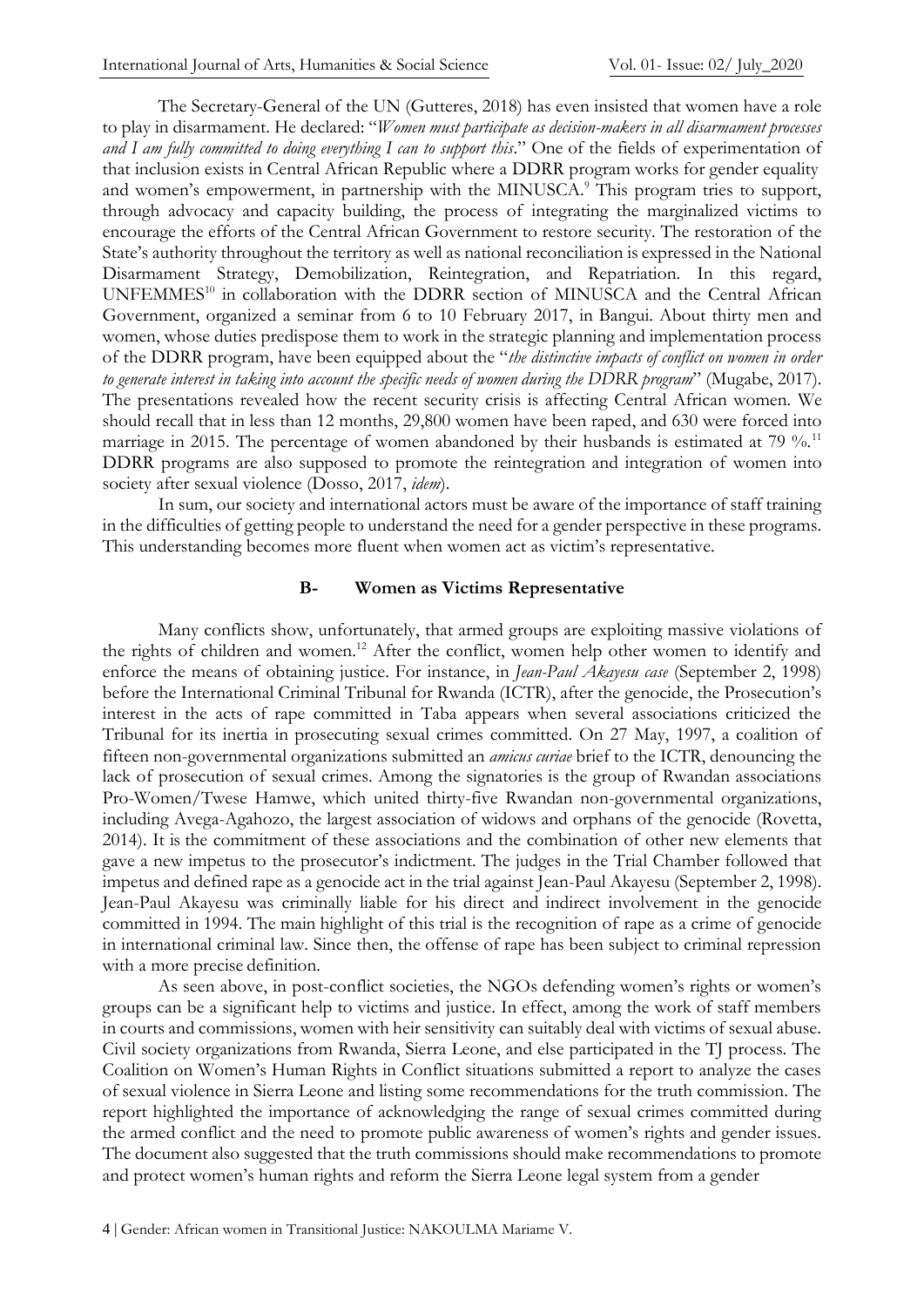perspective. These recommendations were accepted (The World Bank, 2006). It soon became apparent that the truth commission's personnel required training on gender matters.

#### **C- Women's Perspectives in Truth and Reconciliation Commissions**

Across the world, several Truth and Reconciliation Commissions (TRCs) investigate and report on human rights violations that have occurred during armed conflict or under dictatorial or repressive regimes. Truth, justice, reparations, and reconciliation are persistent demands from victims of human rights violations. New democratic governments and post- conflict regimes try to find acceptable answers to these demands. Each commission has specific objectives. The general purpose is to help a country to confront its past and to prevent abuses from occurring again. TRCs are some instruments of TJ, that is, short-term, temporary judicial and non-judicial mechanisms and processes. They address the legacy of human rights abuses and violence during a society's transition.

Incorporating a gender approach within a human rights investigation and, more specifically, within a TRC's work is still a new process. It appears a lack of recognition of gender as a valid aspect of human rights investigations or women's rights as human rights, and gender violence as. Including a gender perspective in TRC can therefore promote women's experiences of conflict, violence, and repression. Sometimes, this experience is typically ignored in favor of males' views. Furthermore, in a general rule, a gender perspective in a TRC's report can help bring about changes in existing laws and patterns of behavior that have contributed to inequality and discrimination. The investigations and hearings empower TRCs to make recommendations for prosecutions, reforms, and reparations. Truth commissions can be a powerful forum for catalyzing a conversation about past injustices and future redress. Their findings can inform history textbooks and collective memory. Every community that has set up a truth commission could also innovate and adapt the institution to fit its own needs and goals (International Center for Transitional Justice, 2006).

If "truth" is understood as emerging from particular contexts where some perspectives and experiences have been excluded from dominant understandings, situating it in the dynamics of gender makes space for new ones that have been marginalized in the public sphere. This view pays particular attention to see the commission as an initiative to contest dominant truth that privileges male experiences of human rights abuses. We share this criticism arguing that without a focal point and a designated staff to address related issues, gender can become invisible. This point appears to highlight women' contribution to TRC.

#### **Women in Truth and Reconciliation Commissions: Their Gendered Impact**

We are witnessing a proliferation of accountability mechanisms and processes at and across different levels-international, regional, domestic, and local (Teitel, 2010). The examples in Rwanda (**A**), Sierra-Leone (**B**), and South-Africa (**C**) show women as a targeted group during the human rights violations, and the impact of women on TJ mechanisms (Ross, 2003). They shed light on the role played by the Female commissioners who tried to incorporate a gender perspective or a women's approach. The level of integration was not the same in some respects since each case has been unique (Hayner, 1996). Each case has somehow developed a new paradigm in including a gender's perspective in its work.

#### **A- In Rwanda**

In Rwanda, between April and July 1994, the country experienced a genocide, in which Hutu extremists targeted Tutsis and moderate Hutus. As early as 1998, reflections were initiated on the possible use of traditional courts to support the ordinary judicial system and the ICTR. A commission was set up to study this possibility, and its report was the basis of the organic law of 26 January 2001, which created the *Gacaca* Courts (Burgorgue-Larsen, 2001)

Initially, the *Gacaca*, a local-dispute resolution mechanism, was postcolonial community based tribal courts. They were traditionally working with smaller crimes like thefts and simple disputes. In the wake of the 1994 genocide, the Rwandan government, precisely in 1999, decided to revive the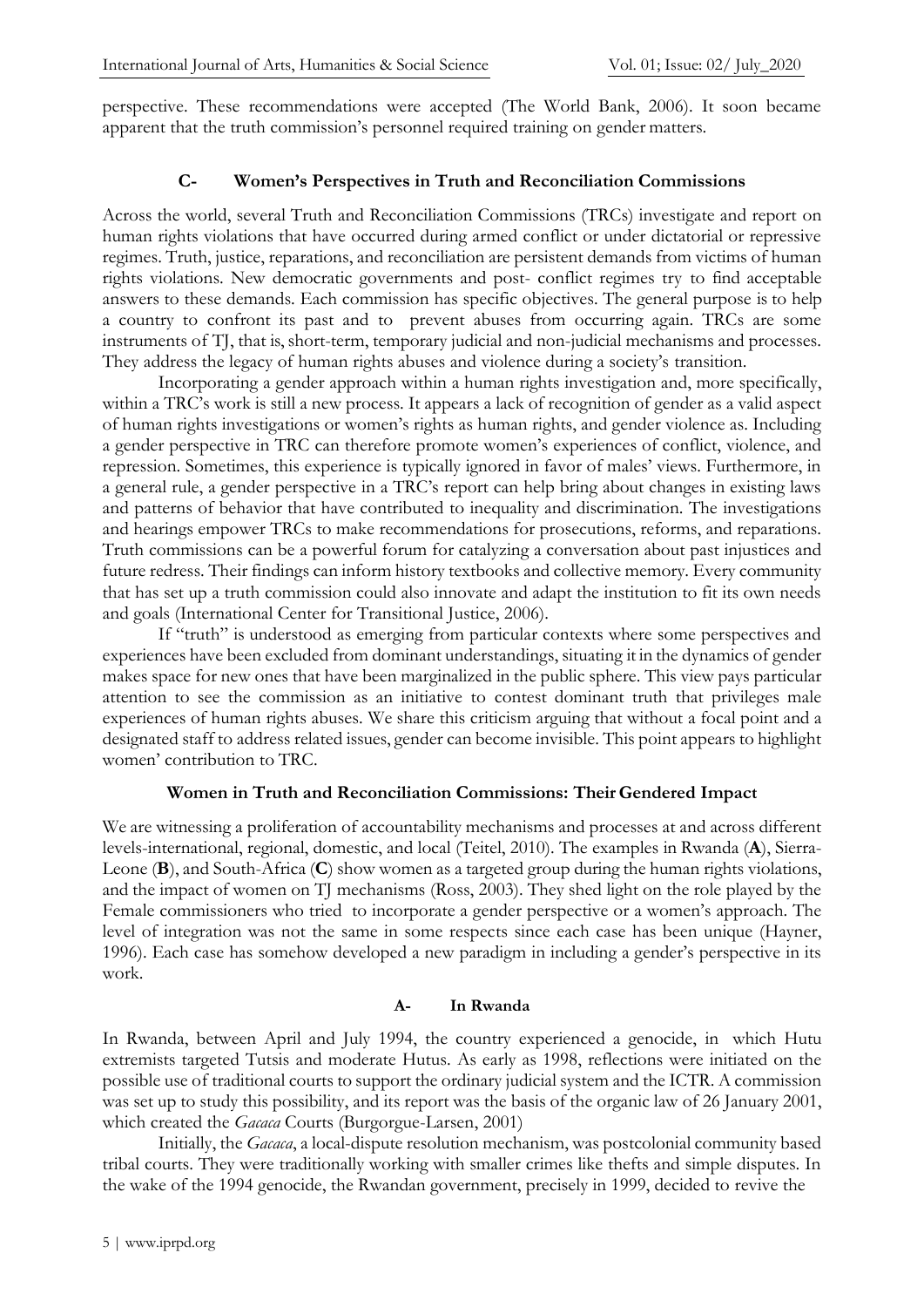*Gacaca* system. It introduced truth-telling as a way to reconcile the society, and as a response to the slow progress of the national courts and the ICTR. The project was launched in the whole country. The *Gacaca* courts were essentially based on Rwandan tradition, Rwandan way of thinking and Rwandan way of healing (Clark, 2010 ; Harrell, 2003 ; Norh, 2011). These courts were charged with trying the

perpetrators of material acts of genocide, apart from the planners who were to be tried in ordinary courts. In Rwanda, in the space of ten years, the *Gacaca* system has judged more than 1.9 million cases, while at the ICTR had not judged more than 50 or 60, despite huge budgets in the UN system (Maupas, 2008). The trials were informal, held out in the open in the villages, and anyone could participate. For a Trial to start, at least 100 persons had to be present. *Gacaca* began with a lengthy pretrial stage, in which accusations, confessions, and information were collected and compiled by cell-level courts. Those courts eventually ranked the accused according to the severity of their crimes and sent their dossiers to the appropriate jurisdictions for trial (Waldort, 2010). The judges were elected by the villagers, and out of 200,000 judges, about 35% were women (Brouneus, 2008).

Not only did women play a key role in justice, reconciliation, forgiveness, research, and the manifestation of truth, but they also intervened as *Gacaca* judges. They have greatly facilitated the quality and peace of the *Gacaca* process. They were also aware of the impact of violence on women. Indeed, during witness protection, sexual violence records and testimony, they took part in how to protect victims during public trials to promote forgiveness. Women's *Gacaca* judges played an important role in understanding that justice must be done, that women victims must be protected equally, especially when it comes to such a sensitive subject as rape.

According to one expert, women paid the heaviest price for the 1994 genocide in Rwanda. They also played a key role in Rwanda at that time and impacted other fields. For instance, Justine Mbabazi, a Rwandan woman who lost her husband and parents during the genocide, became an internationally renowned expert on gender issues. After taking part in the revision of Rwandan laws on the protection of the family, women and children, she worked on a project to build women's capacity in Afghanistan. According to her, Rwandan women played a crucial role in the post-genocide transitional justice process, including bringing communities closer together (Crawford, 2013). She noted that women were at the forefront from the beginning when Rwanda decided to use the traditional justice system of *Gacaca*.

#### **B- In Sierra Leone**

Sierra Leone, a small country situated on the coast of West Africa, was the scene of horrific atrocities and human rights abuses on a massive scale during its civil war. The war started on 23 March 1991, when rebels attacked Bomaru, a town near the border with Liberia. The rebels identified themselves as the Revolutionary United Front (RUF), a movement supported by the former Liberian President Charles Taylor<sup>[13](#page-13-2)</sup>. Accounts of violence throughout the country escalated in May 1997, when members of the national army overthrew the democratically elected government, invited the rebels into the capital city, Freetown, and established a junta regime that ruled the country until February 1998. Under the junta regime, Sierra Leone experienced a complete breakdown of law and order, as well as massive and widespread human rights violations.

In Sierra Leone, some TRC commissioners had previous experience with gender and TRCs that proved vital. It is reported that the Commission in Sierra Leone was made up of half women (Habril Stoffels, 2010). One commissioner insisted that a gender perspective should be part of the TRC's investigation process and assumed an important role in this matter inside the TRC, as she was aware of the importance of staff training, the participation of international actors such as the United Nations, and the difficulties of getting people to understand the need for a gender perspective in a TRC (The World Bank, 2006). When the TRC began work, staff members and commissioners alike needed to learn sensitivity in dealing with victims of sexual abuse. In early interviews, victims were asked questions like "*What were you wearing when it happened?*" and "*What were you doing out alone at night?*"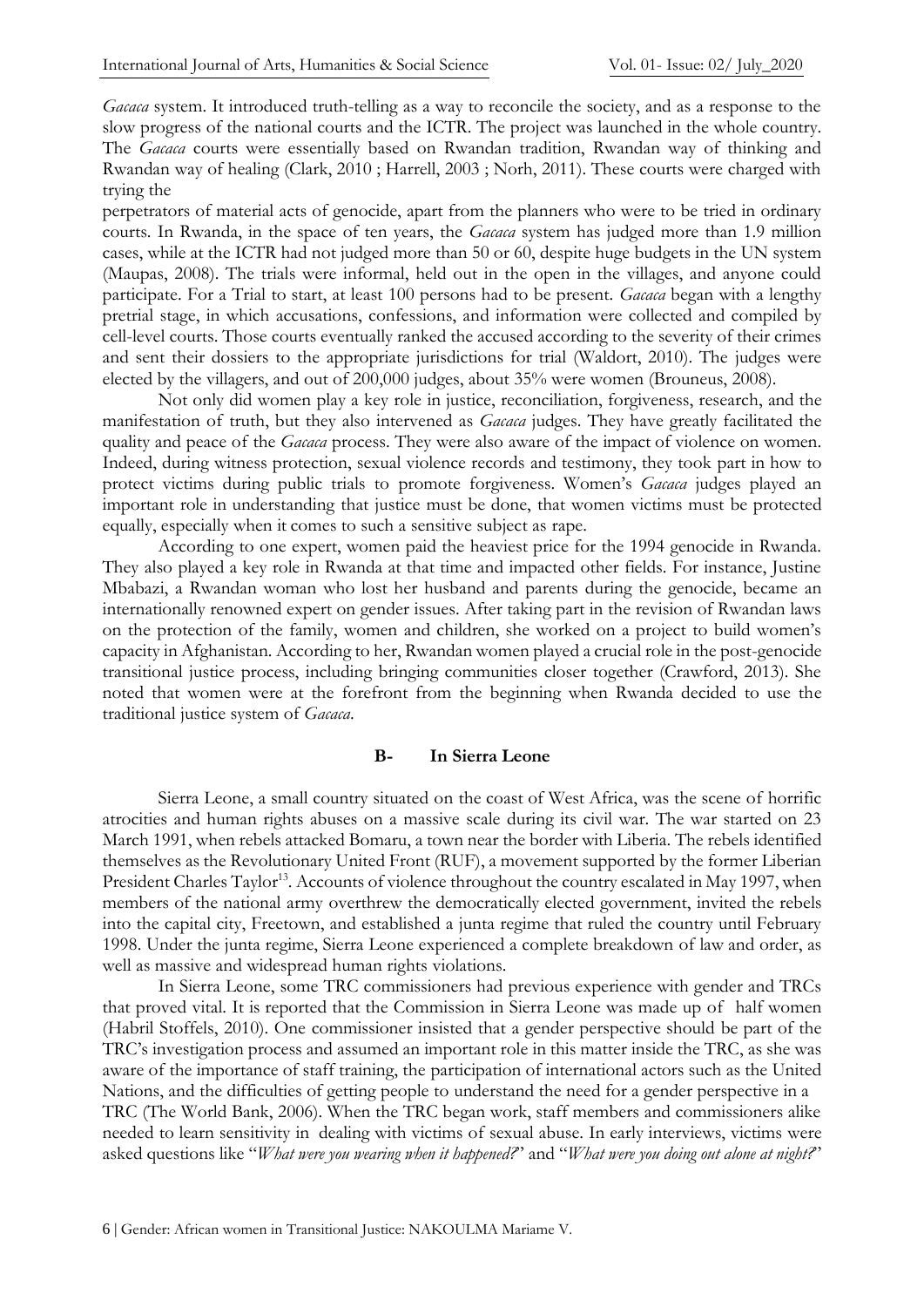Then, it soon became clear that TRC personnel required training on gender matters. Civil society organizations from Sierra Leone participated in the TRC process. For example, the Coalition on Women's Human Rights in Conflict Situations submitted a report to the TRC analyzing the cases of sexual violence in Sierra Leone and listing some recommendations for the Commission. The report stressed the importance of acknowledging the range of sexual crimes committed during the armed conflict and the need to promote public awareness of women's rights and gender issues. The document also suggested that the TRC should make recommendations to promote and protect women's human rights and reform the Sierra Leone legal system from a gender perspective. Those recommendations were accepted by the TRC. Some other reports of the commissions that dealt with gender issues made recommendations aimed directly at the reform of social structures because they felt that the multiple sexual assaults against women were due to the extreme women's vulnerability in society. They were considered property, not subjects of law.

#### **C- In South Africa**

The South African Truth and Reconciliation Commission (TRC) (Meintjes, 2009) operated from 1995 to 2002. The TRC's mandate was to investigate gross abuses of human rights, including abductions, killings, and torture (The United States Institute of Peace, 1995). The mandate covered violations by the State and the liberation movements. Women participated in the design of the TRC and in the selection of commissioners and eight out of the 17 commissioners were women (Goldblatt, 2006). Some of the female commissioners exhibited gender sensitivity, while others were less committed to gender issues.

Women assumed vital roles, not only as commissioners but also as witnesses and activists. In a study on women's contributions to the TRC, Gobodo-Madikizela (2005) analyzed different aspects of women's participation. According to her report, women commissioners and staff developed emotional support for witnesses in a manner different from that of men. Her interviewees noted the compassionate concern for victims shown by women at the TRC, in contrast to the focus of male workers on the letter of the TRC's implementing legislation. Former Commissioner Yasmin Sooka discussed the difficult time that women commissioners had in trying to convince male commissioners of the importance of public hearings for women. Similarly, former commissioner Mapule Ramashala argued that the male structure of the TRC did not facilitate the collection of women's stories and voices (Ross, 2003). Nevertheless, women activists played a role in encouraging a gender- sensitive approach to the TRC as evidenced by the contributions of the Gender Research Project of the Centre for Applied Legal Studies (CALS) and the Centre for the Study of Violence and Reconciliation. These organizations made a submission to the TRC following a workshop. Their presentation was intended to help the TRC understand how gender forms part of the truth and reconciliation process. As this document explained, a gendered approach requires looking at the way society locates women and men regarding all areas of their lives. Thus, women's experience cannot be understood in isolation from men's but only with reference to the intertwining of women's and men's roles and status in society. In any case, the South African experience set an important precedent in the incorporation of a gender perspective in a TRC.

It appears that a gender-inclusive commission sends the signal that the abuses against women have to be stressed. In addition to their victimization, many women are worried about their means of survival. Appointing and recruiting female commissioners can help address women's issues. TRC should be especially proactive in collaborating with outside groups and individuals. Such collaboration can provide planning tools on how to include women in all steps of the truth commission process (Hayner, 2011). Commissioners should work with NGOs, women's advocates, and scholars. That's why institutions like UNIFEM (United Nations Development Fund for Women), USAID (United States Agency for International Development), the United Nations, and special courts are integral parts of mainstreaming gender in TRC (Boggs, 2017). NGOs and outside groups that focus on gendered issues can help commissions recognize manifestations of abuse and train them on how to interact with post-conflict women. Indeed, women's groups are often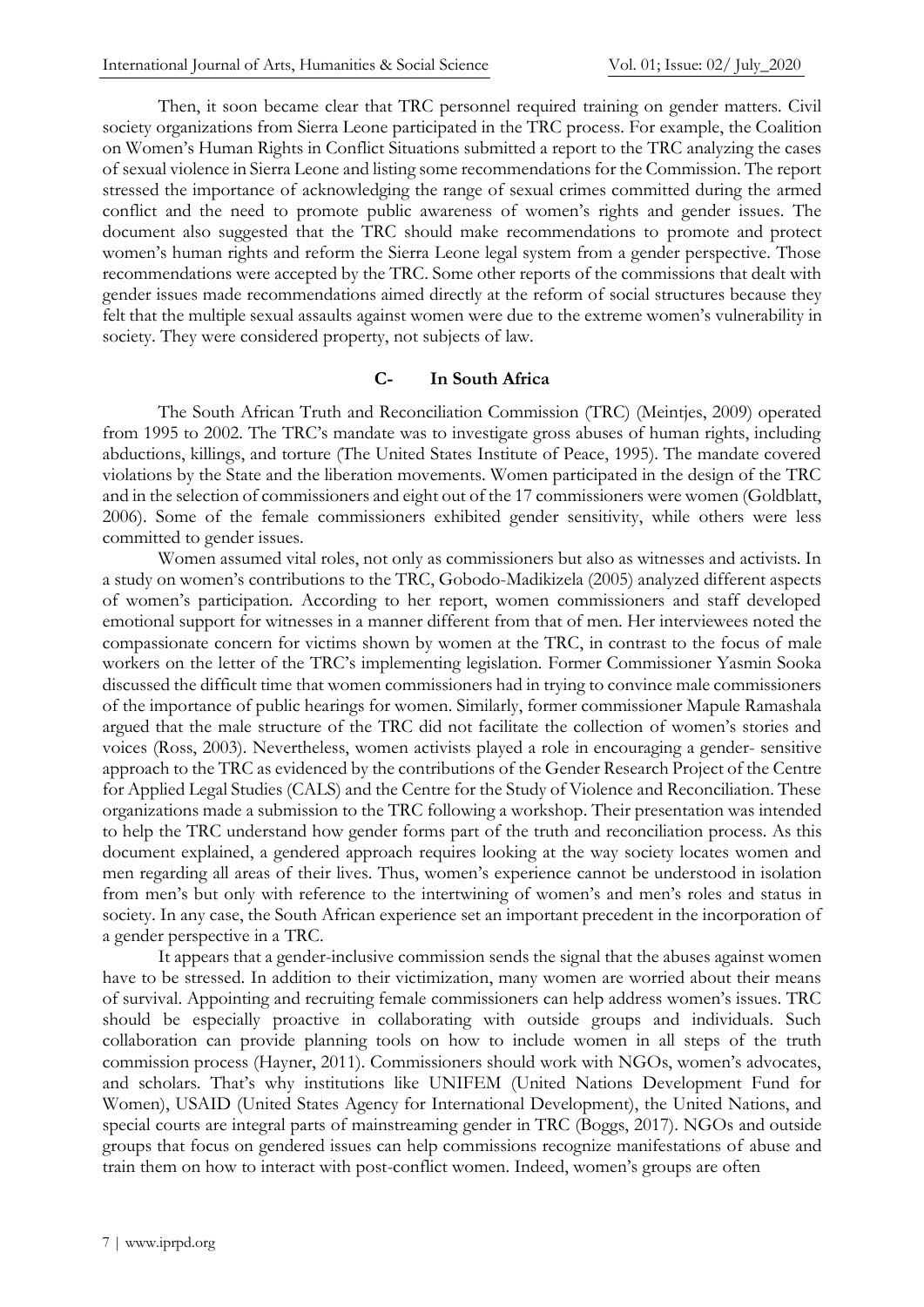experienced in studying gender issues and can highlight gender issues.<sup>[14](#page-13-3)</sup>

Each TJ system should establish a gender unit inside the commission to ensure the incorporation of a gender perspective in the daily work of the TRC. The TRC's report may include a gender study of the conflict as well as a specific chapter on sexual violence as a crime. It shall as well include gender proposals for reparations and reconciliation. Who the statement takers are, where interviews are done, and how they are conducted remain some essential aspects future commissions must consider. In each case of human abuse, women had a hard time coming forward to talk about the abuse they experienced because of embarrassment, stigma, and shame. As a result, women may be hesitant to trust statementtakers (Boggs, 2017). In this sense, training is decisive during statement taking. TRC should allow female statement takers to depose women. Allowing women to speak to other women may give them a sense of camaraderie. They may find it impossible for men to understand the abuse they suffered because even though men experience sexual violence, it affects women differently. If women feel more comfortable, they are more likely to share their stories.

The final reports of TRCs in South Africa, which gave prominence to women's stories and voices, became full of meaning for other organizations, for example, in Peru. That helped to gather information about human rights violations (rape, torture and disappearance) and strengthen the relations between women's organizations and international actors, such as the United Nations' Office of the High Commissioner of Human Rights, the Spanish Cooperation Agency (AECI), and the United States Agency for International Development (USAID). Gender-focused work has often provided a critical space within commissions to open up the transitional justice paradigm on several fronts and emphasized the struggle for justice (International Center for Transitional Justice, 2006). Undoubtedly, women who take part in TRC help the manifestation of truth-seeking and truth-telling and fight against impunity. Empowerment of women is an important key to focus on these purposes.

#### **3- Women's Challenges in the Outcome of Transitional Justice: Raising Attention to their Empowerment**

Examining the concrete roles women play in TJ mechanisms means interrogating the impact of transitional justice as a mechanism to overcome a post-conflict society. In this context, the empowerment of women, so that inequalities and violence they have experienced do not continue after the conflict, is another target. In that order, the place of women is significant either by negotiating and building peace (**A**) or by helping to create or enhance socio-political structures (**B**) and inclusive justice and reparations (**C**).

#### **A- Negotiating and Building Peace**

The end of several armed conflicts and authoritarian regimes since 1990 has brought post-conflict reconstruction and long term peace building strategies to the international agenda. The high risk of conflict recurrence within five years after the end of conflict has led to drawing attention to peace-building and sustainable peace as a separate transitional policy.<sup>[15](#page-13-4)</sup> That approach created awareness of the need to address the root causes of conflict, the aim of democracy, good governance and the rule of law, the fight against corruption and then the need to deal with legacies of abuses committed in the past by previous regimes or during an armed conflict (Corrdi & Schotsmans, 2012).

To cite an empirical situation, in the 1940s, the Afrikaner National Party invented Apartheid to gain control over the economic and social system in South Africa. It was a system of racial segregation in use in South Africa from 1948 to 1994. As a consequence, South Africans were divided according to their race and forced to live separately. A law under apartheid prohibited people of different races from marrying each other (Gandhi- Luthuli Documentation Centre). Apartheid caused intense internal resistance and violence in South Africa. The State met uprisings and protests with violence and repression. In 1990, unable to halt the opposition to Apartheid, President Frederik Willem de Klerk began negotiations to end it. In this respect, women had to campaign for seats at the negotiating table during the post-apartheid regime and to incorporate gender issues in the new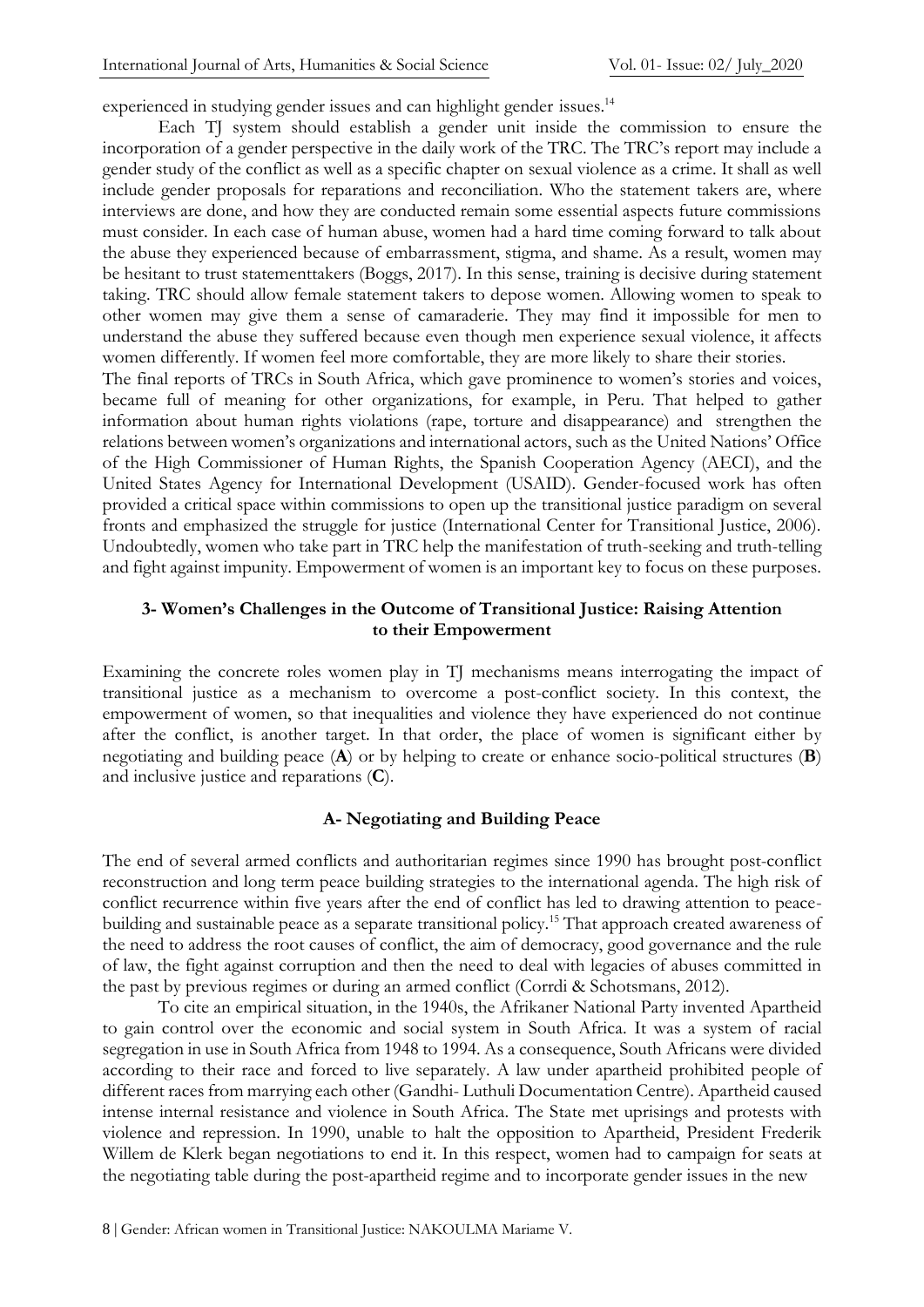#### Constitution.

That case shows that the veil of invisibility of women as participants in the restoration of countries after an armed conflict had to be definitively torn. Women have been invisible in peace processes throughout the twentieth century, although they could contribute to the process of conflict prevention or peace negotiations. Women's participation can be neglected since peace negotiations have been traditionally identified as male domains, employing discourses and practices that are closer to men's reality than to women's. Women oppose war by virtue of their position (which builds on a more traditional and, hence, essentialist social role). Women become peace and activists, reconciliation's actors in promoting reconciliation and reducing tensions resulting from past violence (Pankhurst, 2012). They feel the effects of the conflict directly, and their traditional role as mothers and wives becomes the basis of commonality and opens the door to women's political empowerment (Kaufman & Williams (2013).

Women must have a direct influence on the identification of the reconstruction priorities that may be stakeholders in a peace agreement. According to Karam (2001), women should be integrated into peace negotiations from their outset. Women have a role in the prevention and resolution of conflicts and the peace-building process, and their full and equal participation in the maintenance and promotion of peace and security should be noted. It is really about empowerment. Typically, the incorporation of a gender perspective in the work of transitional mechanisms discredits the genderblind belief that women and men are affected by the conflict in similar ways and with similar consequences.

TJ has grown over the past twenty years. It is also true that TJ embodies a liberal vision of history as progress encompassing a redemptive model in which the harms of the past may be repaired in order to produce a future characterized by the non-recurrence of violence, the rule of law, and a culture of human rights. The question it raises is intimately bound up with the idea of revitalizing the gender perspective in TJ mechanisms and leads to promote the ways it can be encouraged. Saying so means that the path of women in TJ undertakes a task of vital importance in remembering the need for women in peace processes. Moreover, the continuity of the "*historical frames used to legitimate their activity is an essential element in the success of their efforts*" (Bonner, 2007).

Albertson Fineman and Zinsstag E. (2013) tried to demonstrate that the diverse gendersensitive conceptions of justice can contribute to an improvement in the position of women in peacebuilding and transition processes. Their contribution to "*Feminist Perspectives in Contexts*" covers the theoretical framework for the field of TJ and gender and brings into consideration the Feminist Theory for TJ. Their view undertakes a task of vital importance in remembering the need to add inter-sectionalism in feminist theories of transitional justice, especially those regarding the absence of women in peace processes.

By their work and implication, women can contribute to stopping a war. Given their different experiences, they may have issues of importance to bring to the negotiations regarding peace and what the post-conflict society might look like. The expectation to see their intellectual, social, or political activism in resolving the conflict and establishing peace should be encouraged (Chinkin, 2003). Historically, women have been interested in working for peace at the national and international levels. In effect, a long history of women's politicization and activism is linked to women's peace movements. The creation of the Women's International League for Peace and Freedom in 1945 was acted during World War I. It is socially vital to forge a vision in which the view of women becomes crucial in the social and political structures.

#### **B- Helping to Create or Enhance Social and Political Structures (a Just Gender Balance)**

"*Empowerment*" does not only mean empowering women to tell their stories; it is mainly about sustainable transformation within the social and political structures. The resolution 1325 of the Security Council of the United Nations allowed NGOs to give a gender-based vision in the TJ (Habril Stoffels, 2010). Hence, women's participation in peace efforts, as advocated by the Resolution 1325, necessarily requires their representation in all decision-making bodies. *A contrario*, their exclusion from formal decision-making structures means that women's specific experiences are not taken into account in the development of reconciliation and reconstruction projects. The adoption of United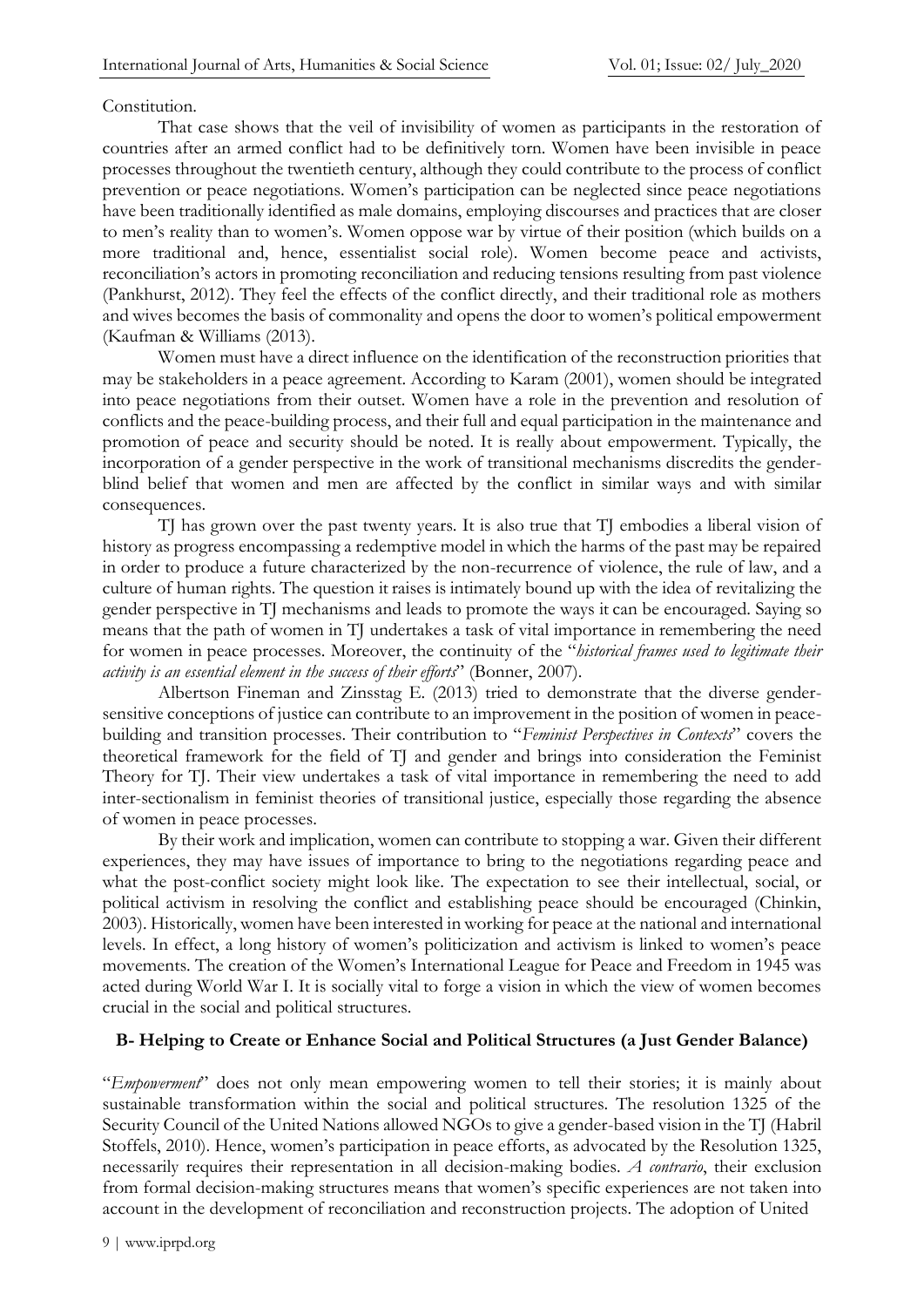Nations Security Council Resolution 1325 on Women, Peace and Security pointed out that both political violence and its resolution are gendered. So, the advancement of women at the heart of the international agenda on peace and security is a priority (O'Rourke, 2013).

As stressed by some scholars (Nilsson, 2011), women have relevant roles to play in the post-conflict social and political process, especially in helping to create social and political structures. Some women's civil society groups contribute constructively to the resolution of conflicts. Among its recommendations and proposals of reconciliation, the South African TRC stressed the importance of being sensitive to the needs of groups that have been particularly disadvantaged in the past, notably women and children. The building of a culture of human rights and the reconciliation process are so important that they must include women in socio-economic roles (UN.Women 2000), in decisionmaking laws, as partakers in institutional issues, norms, country's policies as well.

War has destabilizing effects on ethnic communities, families, women and men. The aftermath is both an opportunity for women to transform political relations and a strange situation in which weakened states fail to give women the security or resources they need for reconstruction (Meintjes, Pillay and Turshen, 2001). So, empowering women is a chance for TJ mechanisms because it is potentially the opportunity to promote gender equality in the form of new laws, better resources, and more confidence in the socio-political system. On the one hand, because it helps to draw attention to the issues that affect women. And this remark applies for the current health crisis due to the COVID-19 global pandemic that has undoubtedly increased the precariousness of the women in many African States. More generally, men and the experiences of men become the yardstick by which the restoration of an affected country is rebuilt. On the other hand, when TJ's mechanisms seek out women's voices, they can take action toward establishing gendered quality to create just social and political structures. That perspective, when it is really implemented, can create an important space with significant stakes for struggles for social, political change, and justice.

#### **C- Inclusive Justice and Reparations**

Inclusive justice within TJ mechanisms, focusing on the challenges women face, means that not only justice must be done by taking into account the violence against women, but also by implementing laws favorable to women and reform unfavorable laws (Cook, 1998) or blind justice. The interests of gender justice during reparations programs are meaningful. Since the trial of Jean-Paul Akayesu (already mentioned above) the case law has been giving an increasingly place in the search for the responsibility of the perpetrators of serious crimes. An international legal evolution relating to SGBV (Sexual and Gender-Based Violence) is being generating. Within the framework of the ICC, the Prosecutor of this Court publishes the General Policy Document on Sexual and Gender Crimes (2016). The visibility is given to the issue of prosecuting SGBV as international crimes as elements constituting crimes against humanity, genocide and/or war crimes. The ongoing *Al Hassan case* (ICC- 01/12-01/18) before the ICC is an illustration. The Pre-Trial Chamber 1 unanimously issued a confidential decision confirming the charges of war crimes and crimes against humanity, including sexual violence. The office of the Prosecutor seems becoming an advocate for the prosecution of sexual and gender-based violence and made.

Relative to the reparations, some experiences concerning the cases studied will be examined. In South Africa, the chairperson of the Reparation and Rehabilitation Committee, Hlengiwe Mkhize, was a woman, as was the vice-chairperson, Wendy Orr. Four of the five members of this committee were women. Effectively, some women commissioners saw gender justice as essential and were able to redirect some of the commission's approaches and policies. The TRC handed over its report in 1998, but the president tabled it in parliament in 2003. During those years, victim support groups and NGOs became frustrated at the lack of response by the Government. An NGO working group on reparations was set up to pressure the Government. It prepared statements, held workshops and tried to lobby key actors, made submissions to parliament, and developed a media strategy. The relationship between the government and these organizations became very strained. Goldblatt reported that it was because the victims' support groups were largely women-run that the Government was able to avoid dealing with the issue for so long (Goldblatt, 2006).

10 | Gender: African women in Transitional Justice: NAKOULMA Mariame V.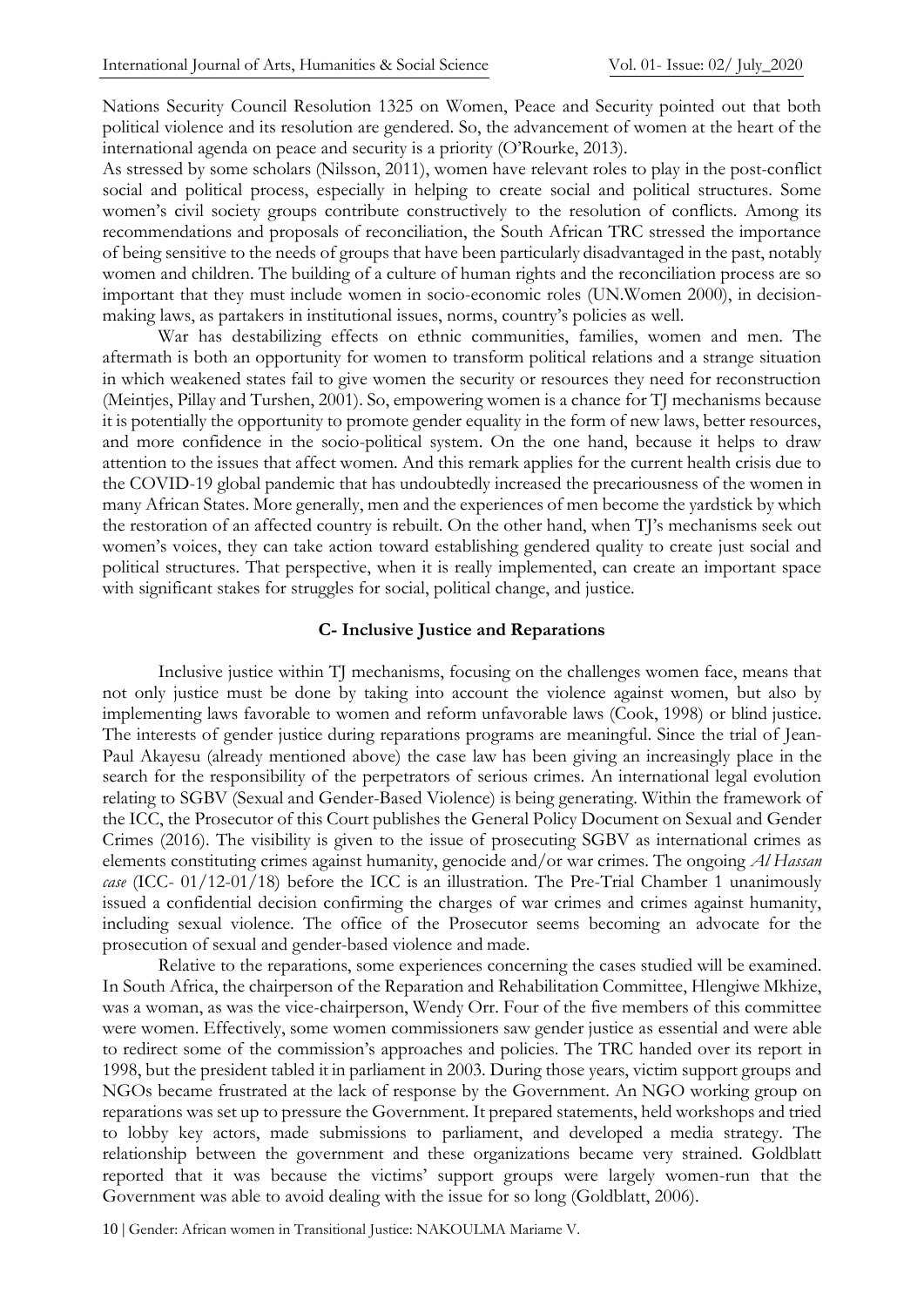Rombouts (2006) mentioned women's involvement in the articulation of reparations about the reparations in Rwanda and the lobbying of some organizations like the Association for the Support of Genocide Survivors. Although the testimonies of Rwandan women were extremely useful for the success of the Gacaca tribunals, women's perspective on issues such as the implementation of reparation and truth-telling mechanisms seemed to differ at times from that of men. The reparation process in Rwanda has not been very gender-sensitive.

The women in Sierra Leone were pioneers of the peace process and the return to democratic rule. According to King (2006), women's agency in the articulation of reparations can be divided into three stages. First, women undertook initiatives concerning the reparation before the TRC commenced operations. Second, they participated in and contributed to the design of the reparations measures recommended by the TRC. Third, women worked towards the implementation of the reparations program after the TRC's report was published. Women's participation in the discussions on reparations after the publication of the TRC's report has been somewhat limited, partly because of the government's failure to widely disseminate the report, as required under the TRC statute and in the TRC's recommendation.

The path of women (Dawuni and Kuenyehia (Ed.), 2018) in TJ provides a better understanding of social, political, economic, and security factors that interact with their need for justice. This point of view provides entry points for developing interventions and initiatives, integrating an approach to the complicated matter of the link between post-conflict reconstruction and justice. For instance, in TJ processes, the principle is to focus on judicial and legal reforms or security issues. Women have to be more engaged in the TJ Processes. In

the light of this recall, Beijing Platform for Action (1996) in the framework of UN General Assembly called upon the Member States to:

"*Commit themselves to gender balance, inter alia, through the creation of special mechanisms in all government-appointed committees, boards and other relevant official bodies as appropriate, as well as in all international bodies, institutions and organizations, notably by presenting and promoting more women candidates*."

Integrating a gender perspective in the resolution of conflicts aims to promote candidates for judicial and other positions in the structures set up after a conflict. Most of the time, although it is crucial to have reparations in place to restore individuals to their pre- conflict status, women were often already entrenched in unequal treatment. Collaboration with NGOs and other local groups to ensure continued access to resources is crucial in post- conflict time. So, if women participate in reparations specifically, it can first help other women to address their issues. It can also pave the road in increasing women's participation after the transition period ends. However, the engagement cannot be achieved without advocacy and forward-looking planning to generate new laws that are inclusive of women. Since it is difficult to change an entire population's mindset when it comes to gender justice, the TJ mechanisms need to be sensitive to and inclusive of women's rights, as Goldblatt said (2006).

The recommendations for a reparation scheme mean nothing if they are not implemented. In other words, international instruments and the machinery for reconstruction and conflict prevention must be made responsive and relevant to women across the continents where mass violence tears their lives apart (Vasuki, 2006). The system of reparations in TJ by taking a gendersensitive approach can design a gender-sensitive program of reparations. The reparations mandate of the International Criminal Court is a critical component of its overall framework for giving victims a voice and allowing them to exercise their rights within the international criminal justice system. Article 75 of the Rome statute, the ICC's founding treaty, reflects the consensus in international law that reparation is essential to address the terrible consequences experienced by victims of international crimes and gross human violations (Redress, 2019).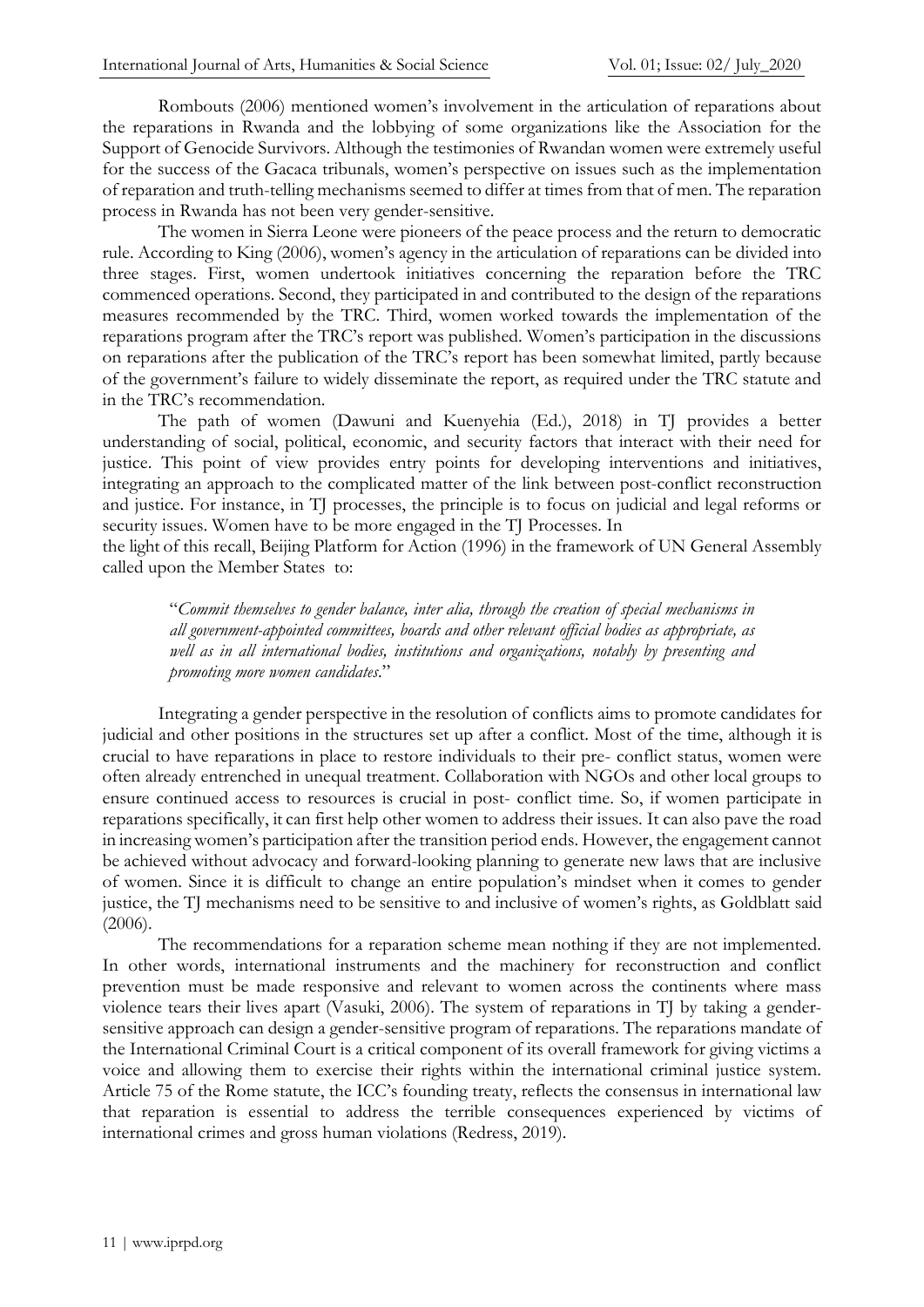#### **Conclusion**

Several countries (South Africa, Rwanda, Sierra Leone, Peru, Sri Lanka, Uganda, Libya, Ivory Coast, Egypt, Tunisia, Guinea, Morocco, Sudan, other Latin American and European countries, etc.) have experimented with transitional justice mechanisms when they have been through a dictatorship or war. The questions raised by the cases selected in our stydy go beyond the answers given to the victims or the sanctions imposed on the perpetrators (Bleeker, 2010). For the struggle against impunity to have more impact is not solely a matter of sentencing the perpetrators; it is also a matter to produce a significant bond towards women's rights (Steady, 2006). The paper leads to the awareness of the role of women and what they can bring to the various levels of the TJ process. At different levels, the role of women must be foreseen, strengthened, and promoted. The intertwining between TJ and the diverse gender-sensitive conceptions of justice can contribute to an improvement in the position of women in peace-building and transition processes (Jimenez Sanchez, 2013). Public and private actors in charge of promoting women's rights and peace and global security must work to raise awareness, with a view to gender integration in the field of TJ. They must encourage women to be involved in the overall human rights movement, notably in international policies regarding decision-making and gender balance on national and international institutions (UN General Assembly Resolution 51/96, 1996). The health crisis due to the COVID-19 global pandemic should not lead to minimizing this pattern. The discourse on human rights is in constant construction. We must do more to promote it through the pillars of the TJ that are the right to know, the right to justice, the right to reparations and guarantees of non-repetition.

*Dum Spiro, Spero*....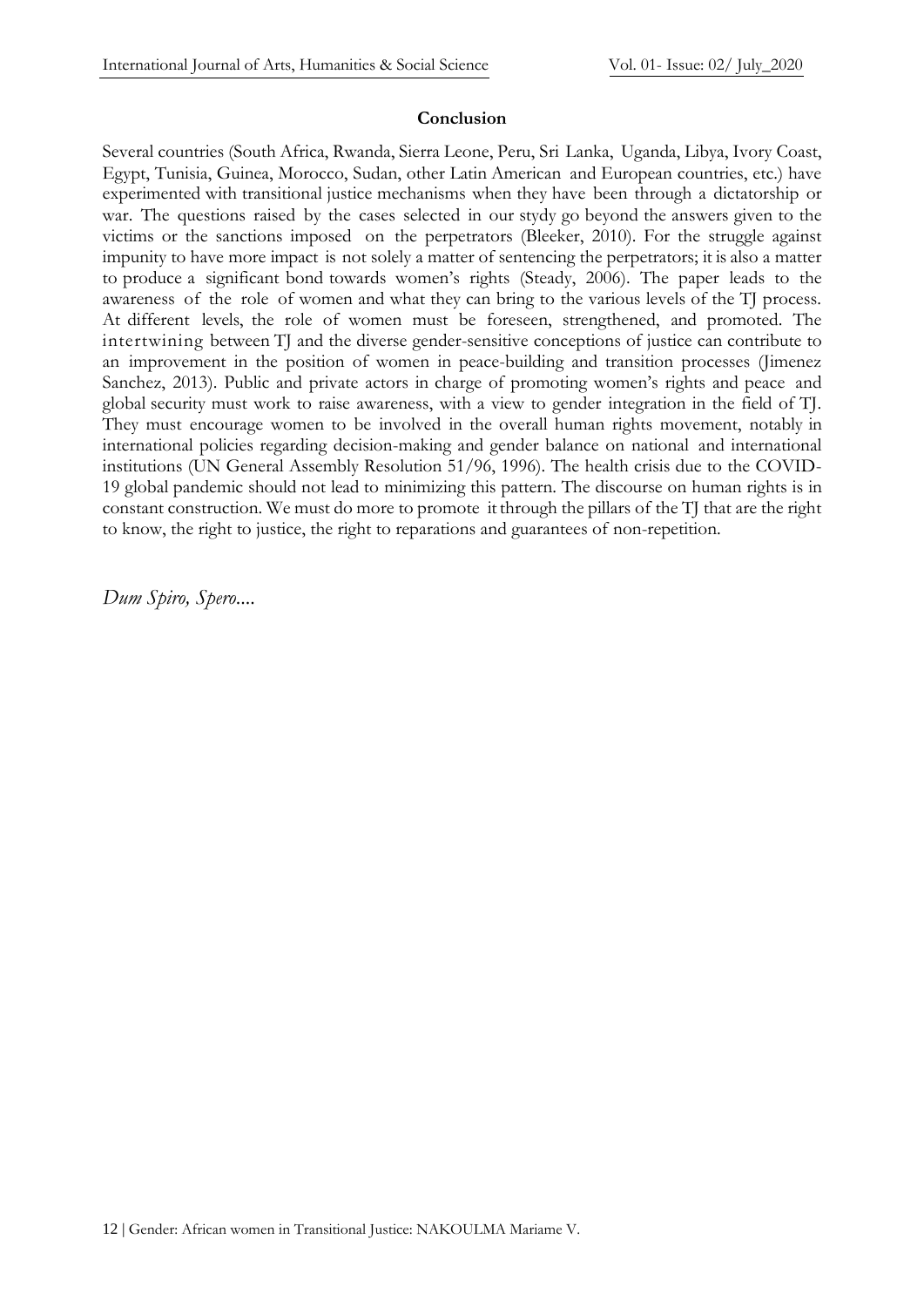## **End Notes**

1 "*The category of gender-based violence applied to women covers every form of violence for which women might be targeted based on their physical vulnerabilities or distinct biology; their economic, sexual, and symbolic values in their own eyes and in the eyes of men and their communities*." See Walker Urban, M. (2009, 1(17)). Gender and Violence in Focus: A Background for Gender Justice in Reparations. In Rubio-Marin, R. *The Gender of Reparations: Unsettling Sexual Hierarchies while Redressing Human Rights Violations* (p. 48). Cambridge: Cambridge University Press.

<span id="page-12-0"></span>2 See for further studies on this topic (*Gender*) Grossmann, N. (2016) who draws attention to the importance and challenges of achieving sex-representative benches and goes further to argue how sex- representative benches add to the normative, sociological, and democratic legitimacy of international courts (110 *AJIL,* 82).

<span id="page-12-1"></span><sup>3</sup> "Disarmament" refers to the collection, control and disposal of small arms, ammunition, explosives, portable weapons and heavy weapons of combatants and, often, the civilian population. The development of programs to ensure responsible management of these weapons is considered part of disarmament.

<span id="page-12-2"></span><sup>4</sup> "Demobilization" refers to a process by which the armed forces (government, opposition and factions) reduce their numbers or disperse completely as part of the more general transition from war to peace. In general, demobilization involves the consolidation, cantonment, disarmament, administration and preparation for the return to civilian life of veterans, who should receive various forms of compensation and assistance to facilitate their reintegration into society.

<span id="page-12-3"></span><sup>5"</sup>Repatriation" refers to the process by which veterans of armed groups are repatriated to their respective countries of origin. Parties are required to create favorable conditions for the repatriation of their citizens, both military and civilian. The United Nations, non-governmental organizations and other international actors exercise control over this process as part of the broader transition from war to peace.

<span id="page-12-4"></span>6 "*Reintegration*" or "*Integration*" refers to the process by which support is provided to veterans to facilitate their economic and social reintegration and that of their families into civil society. This support may include cash or in-kind allowances as well as vocational training and income-generating activities. Through its humanitarian agencies, the United Nations formulates the modalities of support to be provided to people in the process of reintegration into society.

<span id="page-12-5"></span><sup>7"</sup>Resettlement" refers to the process of identifying the places where veterans and their families can be resettled. See, Peace Operations Research Network. Retrieved August 2, 2019, from [http://www.operationspaix.net/40-resources/details-lexique/desarmement-demobilisation-et](http://www.operationspaix.net/40-resources/details-lexique/desarmement-demobilisation-et-reinsertion-ddr-et-)[reinsertion-ddr-et-d](http://www.operationspaix.net/40-resources/details-lexique/desarmement-demobilisation-et-reinsertion-ddr-et-)drrr-.html

### <span id="page-12-6"></span>8 *Ibidem*.

<sup>9</sup>The *United Nations Multidimensional Integrated Stabilization Mission in the Central African Republic* (from its French spelling MINUSCA (*Mission multidimensionnelle intégrée des Nations unies pour la stabilisation en Centrafrique*) is the UN peacekeeping mission (10 April, 2014) to protect Central African Republic civilians under Chapter VII of the UN Charter.

<span id="page-12-7"></span><sup>10</sup>The UN entity dedicated to gender equality and women's empowerment.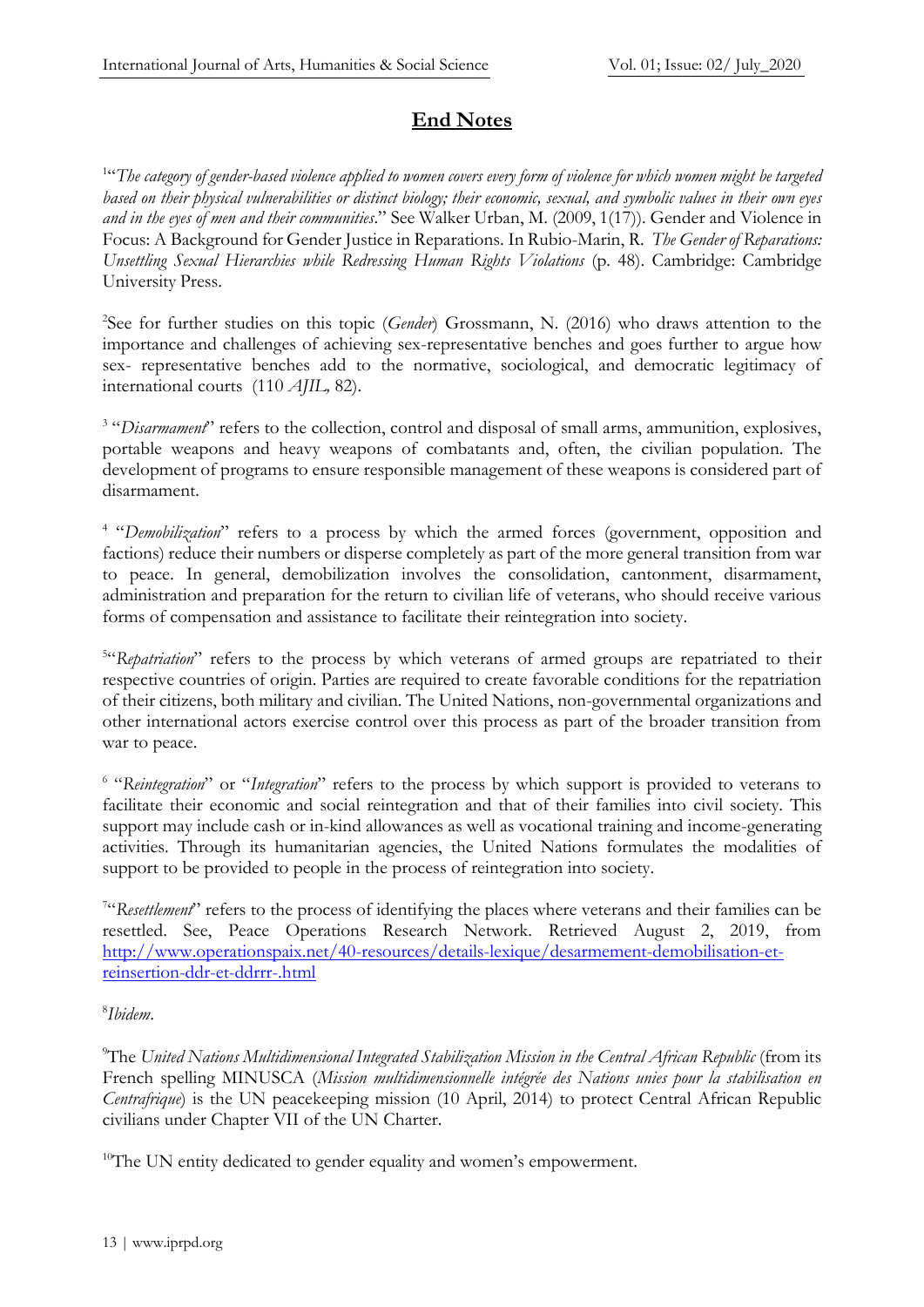<sup>11</sup>Moreover, concerning the issue: "Women, Peace and Security", the *1820 Resolution* (2008) of the United Nations shows sexual violence as a tactic of war. This resolution strengthens the United Nations Security Council Resolution 1325 (S/RES/1325), on women, peace, and security, and stresses that sexual violence in conflict constitutes a war crime and requires parties to an armed conflict to take immediate appropriate measures to protect civilians.

<span id="page-13-0"></span><sup>12</sup>On 31 October, 2000, the United Nations Security Council Resolution 1325 made clear the international community's concern and disapproval of abuses of rights, exploitation, violence against women and children in armed conflicts. Previously, the *4th World Conference on Women* held in Beijing, in 1995, resulted in the appointment of a Special Rapporteur on the situation concerning systematic rape, sexual slavery and practices similar to slavery in times of armed conflict, including internal conflict.

<span id="page-13-1"></span>**<sup>13</sup>** On 26 April 2012, the Special Court for Sierra Leone (SCSL) found Charles Taylor guilty of all 11 charges against him, including crimes against humanity and war crimes. Taylor is the first Head of State since Nuremburg to be found guilty by an international tribunal. On 30 May 2012, the SCSL sentenced him to a term of 50 years in prison.

<span id="page-13-2"></span><sup>14</sup>In Tunisia, the ongoing transitional justice process is closely linked to its political transition and has included the participation of women. *Support for the integration of the gender approach into the Transitional Justice process in Tunisia*. Retrieved January 21, 2020, from https://maghreb.unwomen.org/- /media/field%20office%20maghreb/documents/publications/2015/fichesprojets/tunisie/fiche%2 0projet%20-%20justice%20transitionnelle%20en%20tunisie.pdf?la=fr&vs=5516

<span id="page-13-4"></span><span id="page-13-3"></span>**<sup>15</sup>**Initiated in Boutros Boutros-Ghali's Agenda for peace (UN 1992), and further developed in the Brahimi Report, UN 2000.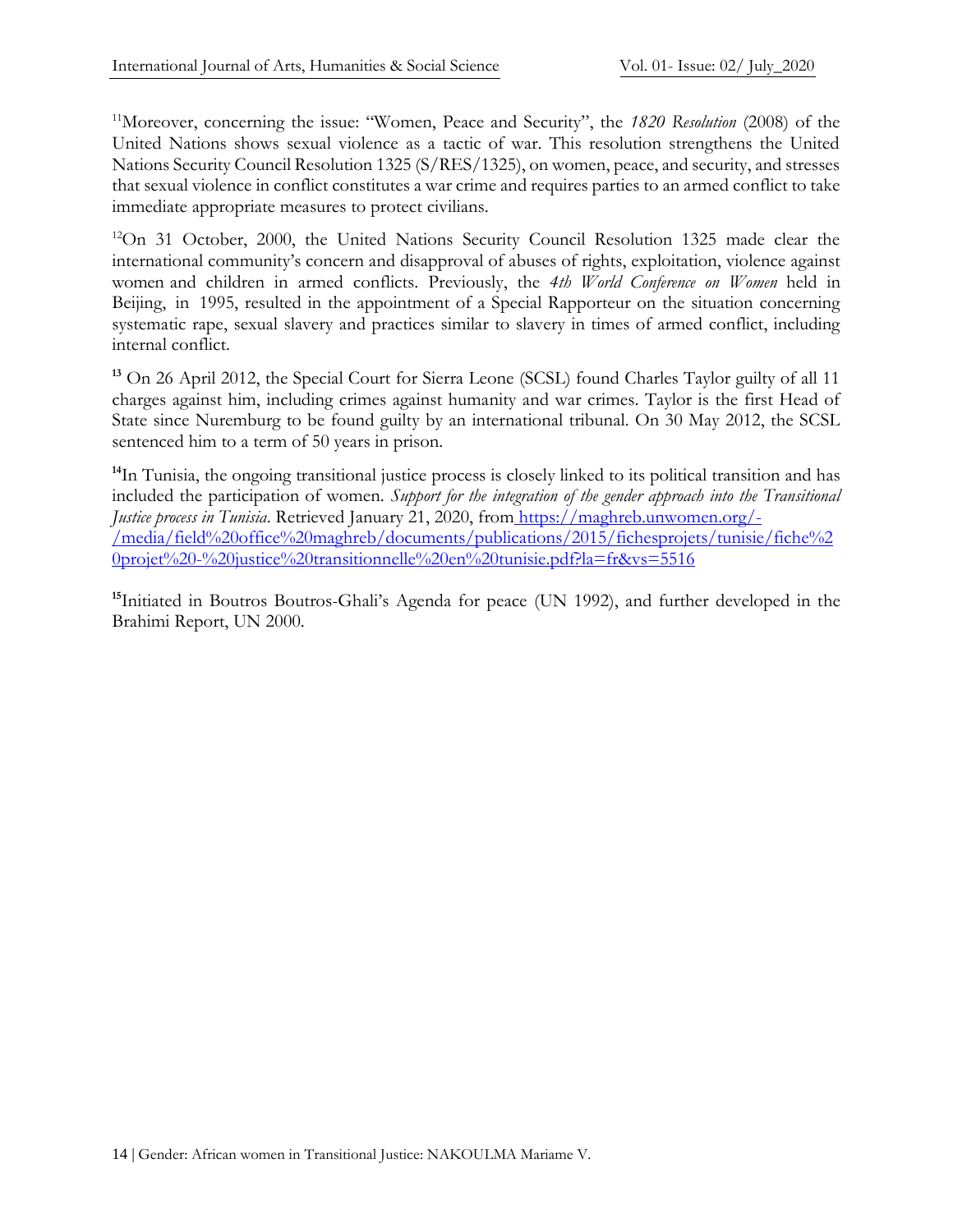#### **Bibliography**

- Bell, C., & Keenan, J. (2004). Human Rights non-Governmental Organizations and the Problems of Transition. Human Rights Quarterly, 26(330-74).
- Bennett, T. (Ed.) (2012). African Perspectives on Tradition and Justice. Cambridge: Intersentia, p. 6.
- Bleeker, M. (2010). Foreword. In Alexander L., H., Transitional Justice. Global Mechanisms and Local Realities after Genocide and Mass Violence (p. 7). New Brunswick: Rutgers University Press.
- Boggs, A. (2017, February). Silent no more: Inclusion of Post-conflictsWomen in Truth Commission. RTI Press, pp.17, 13.
- Bonner, M., D. (2007). Abstract. Sustaining Human Rights. Women and Argentine Human Rights Organizations. Pennsylvania: The Pennsylvania State University Press.
- Brouneus, K. (2008). Truth-telling as Talking Cure? Insecurity and Retraumatization in the Rwandan Gacaca courts. Sage: Oslo.
- Burgorgue-Larsen, L. (2001). De la difficulté de réprimer le génocide rwandais. In Tavernier, P. et Burgorgue-Larsen, L. (dir.). Un siècle de droit international humanitaire (note 131, p. 176). Bruxelles: Bruylant.
- Chiarotti, S. (1998). Without Women, Rights Are Not Human. Revue Québécoise de droit international, 11(2), pp.189-194, 190, 192.
- Chinkin, C. (2003). Gender, Human Rights, and Peace Agreements. Ohio State Journal of Dispute Resolution, 18 (3), pp. 867–886.
- Clark, P. (2010). The Gacaca Courts. Post-Genocide Justice and Reconciliation in Rwanda: Justice without Lawyers. Cambridge: Cambridge University Press.
- Cook, R., J. (1998). Fostering Compliance with Women's Rights in the Inter-American System. Revue Québécoise de droit international, 11(1).
- Corrdi, G., & Schotsmans, M. (2012). Introduction. In Bennett, T. (Ed.). African Perspectives on Tradition and Justice (pp. 5-6). Cambridge: Intersentia.
- Crawford, J. (2013, March). Women Drove Transitional Justice In Rwanda. Retrieved December 24, 2019, from [https://www.justiceinfo.net/en/tribunals/national-tribunals/27504-women](ttps://www.justiceinfo.net/en/tribunals/national-tribunals/27504-women-d)  [dr](ttps://www.justiceinfo.net/en/tribunals/national-tribunals/27504-women-d)ove-transitional-justice-in-rwanda-says-expert.html
- Dagenais, H. (1987). Feminist Methodology and Anthropology: A Possible Alliance, Anthropology and Societies 11(1), p. 22. Retrieved January 18, 2019, from <https://www.erudit.org/fr/revues/as/1987-v11-n1-as513/006385ar.pdf>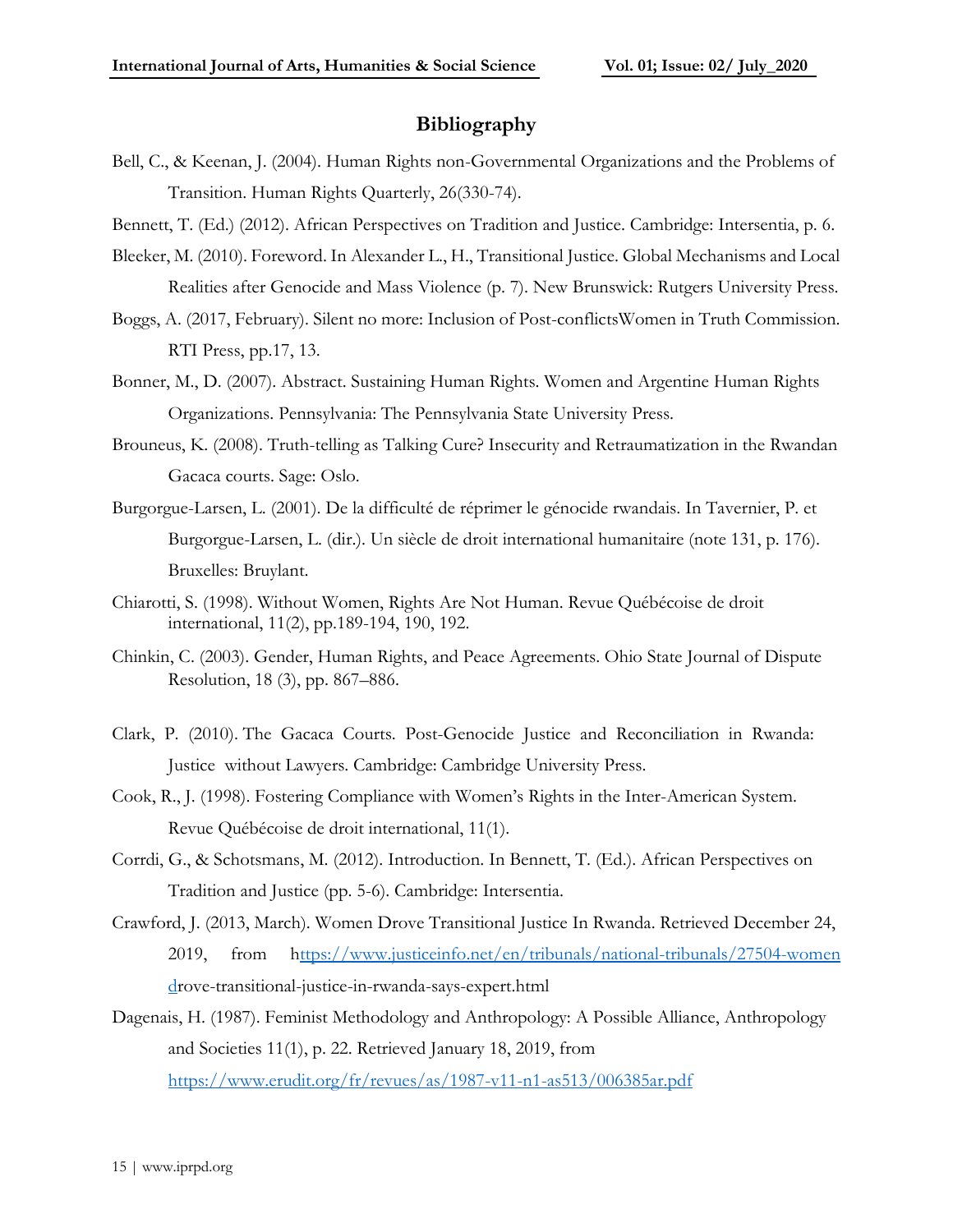- Diagne, M. (2006). Peace Operations Research Network. University of Montral. Retrieved August 2, 2019, from [http://www.operationspaix.net/40-resources/details-lexique/desarmement](http://www.operationspaix.net/40-resources/details-lexique/desarmement-demobilisation-et-reinsertion-ddr-et-ddrrr-.html)[demobilisation-et-reinsertion-ddr-et-ddrrr-.html](http://www.operationspaix.net/40-resources/details-lexique/desarmement-demobilisation-et-reinsertion-ddr-et-ddrrr-.html)
- Dawuni, J., J., & Kuenyehia, H. A. (Ed.). (2018). International Courts and the African Woman Judge. Unveiled Narratives. New York. London: Routledge, pp. 142-143.
- Dosso, A. (2017). Gender Issue in Transitional Justice Mechanisms in Ivory Coast. Montreal: Montreal University, p. 72.
- Gobodo-Madikizela, P. (February 2005). Women's Contributions to South Africa's Truth and Reconciliation Commission. Retrieved January 15, 2020, from [https://www.inclusivesecurity.org/publication/womens-contributions-to-south-africas](https://www.inclusivesecurity.org/publication/womens-contributions-to-south-africas-truth-and-reconciliation-commission/)[truth-and-reconciliation-commission/](https://www.inclusivesecurity.org/publication/womens-contributions-to-south-africas-truth-and-reconciliation-commission/)
- Goldblatt, B. (2006). Evaluating the gender content of reparations: lessons from South Africa. In R. Rubio-Marin (Ed.). What happened to the women: Gender and reparations for human rights violations (pp. 53, 55). New York: Social Science Research Council.
- Grossmann, N. (2016). Achieving Sex-Representative International Court Benches. AJIL, 110(82).
- Guillerot, J. (2006). Link in Gender and Reparations in Peru: A Failed Opportunity. In Rubio-Marin, R. (Ed.), pp. 136-193.
- Gutteres, A. (2018). Disarmament: UN Chief Presents the New Program to Secure our Common Future. Statement by the Secretary-General of the United Nations. Retrieved December, 18, 2019, from https://news.un.org/fr/story/2018/05/1014981
- Habril Stoffels, R. (Spring, 2010). A Key Aspect of the Peace Process. Transitional Justice and Violence Against Women. International Studies Journal (ISJ), 6(4), pp. 6-7.
- Harrell, P. (2003). Rwanda's Gamble: Gacaca and a New Model of Transitional Justice. IUniverse.
- Harris Rimmer, S. (2010). Gender and Transitional Justice: The Women of East Timor. Routledge.
- Hayner, P. (1996). International Guidelines for the Creation and Operation of Truth Commissions: A Preliminary Proposal. Law and Contemporary Problems, 59 (4), pp. 173–180.
- Hayner, P., B. (2011).Unspeakable Truths: Transitional Justice and the Challenge of Truth Commissions. New York: Routledge.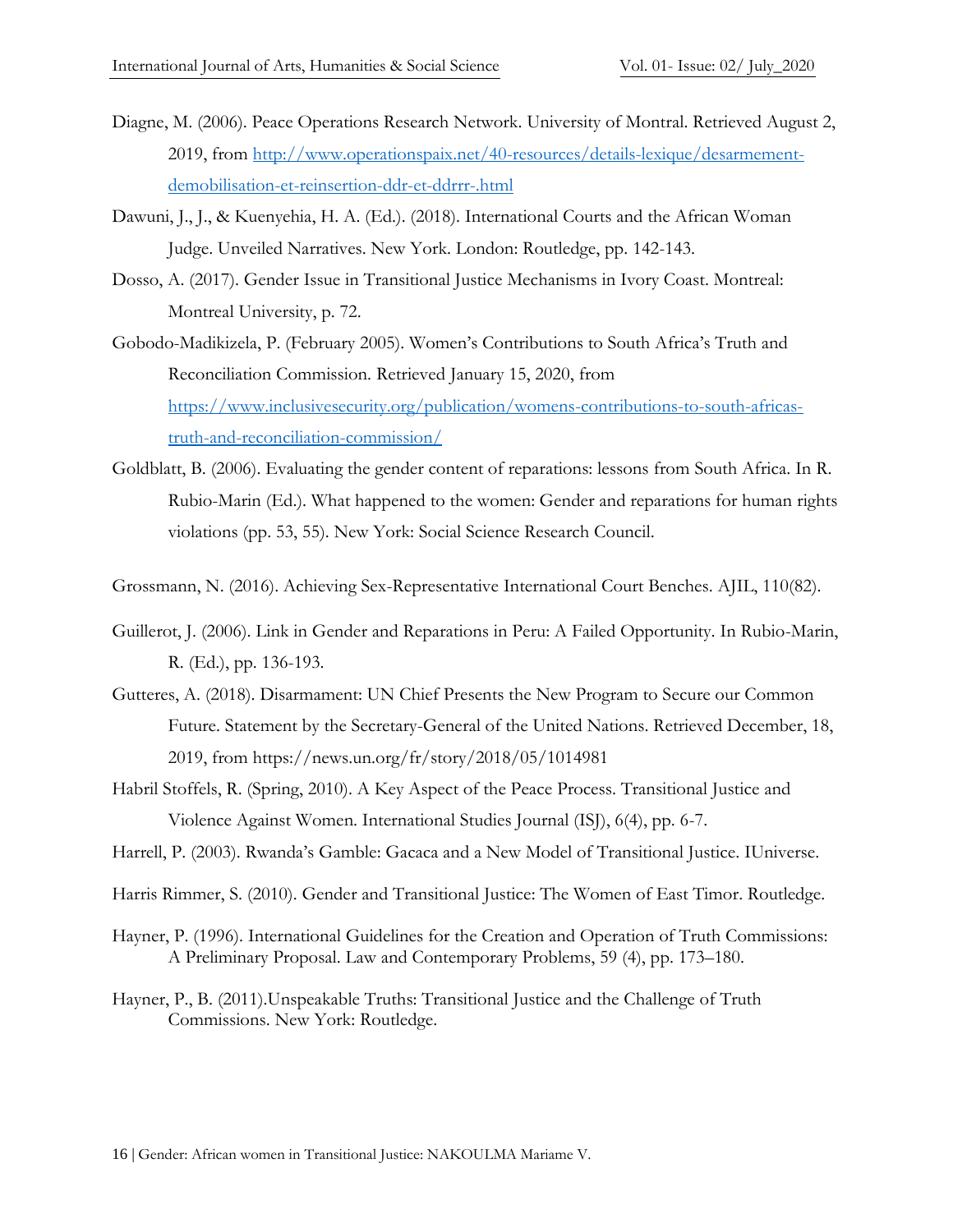- Hellum, A., Stewart, J., Ali, S., & Tsanga, A. (2007). Human Rights, Plural Legalities and Gendered Realities. Paths are made by Walking. Zimbabwe, The Netherlands, New York: Southern and Eastern African Regional Centre for Women's Law (SEARCWL).
- ICC, Prosecutor of the International Criminal Court (July 16, 2016). The Prosecution of Sexual and Gender-Based Crimes by International Courts.
- ICC, The Prosecutor v. Al Hassan Ag Abdoul Aziz Ag Mohamed Ag Mahmoud, ICC-01/12-01/18.
- ICC, Al Hassan case: ICC Pre-Trial Chamber I Confirms Charges of War Crimes and Crimes Against Humanity and Commits Suspect to Trial. Retrieved September 30, 2019, from <https://www.icc-cpi.int/Pages/item.aspx?name=pr1483>
- International Center for Transitional Justice (July 2006). Truth Commissions and Gender, Principles, Policies, and Procedures. Gender Justice Series, pp. 1, 42-43.
- Jimenez Sanchez, C., Albertson, M., & Zinsstag, E. (2013). Feminist Perspective on Transitional Justice. Series on Transitional Justice. Revue Québécoise de droit international, 26(2), p. 291.
- Karam, A. (2001). Women in War and Peacebuilding: The Roads Traversed, the Challenges Ahead. International Feminist Journal of Politics, 3 (1), pp. 2-25.
- Kaufman, J., & Williams, K., P. (2013). Women at War, Women Building Peace. Challenging Gender Norms. London: Kumarian Press, Boulder, p. 31.
- King, J. (2006). Gender and Reparations in Sierra Leone: The Wounds of War remain Open. In Rubio-Marin, R. (Ed.), pp. 253, 259.
- Kritz, B., & Wilson, J. (2011). No Transitional Justice Without Transition: Darfur-A Case Study. Michigan State Journal of International Law, 19(3), p. 418.
- Lacroix, M., & Sabbah, C. (2005). Sexual Violence Against Women in Countries at War and Living in Ethnic Conflict: Challenges for Practice, Reflections. Retrieved January 13, 2020, from <https://www.erudit.org/en/journals/ref/2007-v13-n1-ref1866/016811ar/>
- Maarit, J., & Tigroudja, H. (2016). Women's Human Rights and the Elimination of Discrimination. Leiden : The Hague Academy of International Law, Brill-Nijhoff.
- Maupas, S. (2008). Juges, bourreaux, victimes. Voyage dans les prétoires de la justice internationale. Paris: Autrement Frontières, p. 71.
- Meintjes, S. (2009) Gendered truth? Legacies of the South African Truth and Reconciliation Commission.African Journal on Conflict Resolution, 9 (2).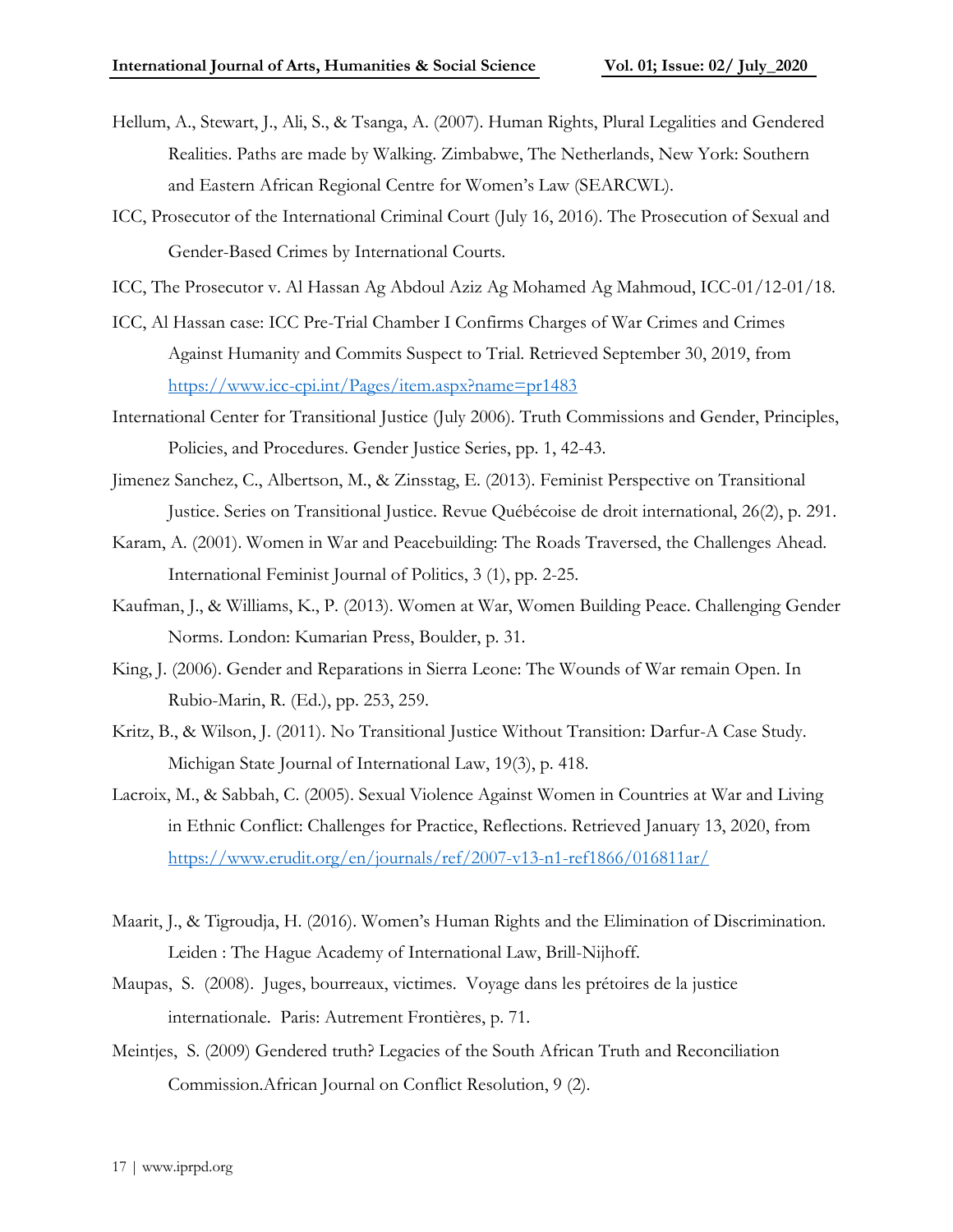- Meintjes, S., Pillay A., & Turshen, M. (2001). Engendering Relations of State to Society in the Aftermath. The Aftermath. Women in Post-Conflict Transformation. London & New York: Zed Books, p. 94.
- Mottet, C., & Pout, C. (Ed.). (2009). Transitional Justice: A Path to Reconciliation and the Building of lasting Peace. Acts of the 2nd Regional Conference on Transitional Justice (pp. 33, 35). Yaoundé-Cameroon.
- Mugabe, A. (February, 2017). Gender and DDR. United Nations Multidimensional Integrated Stabilization Mission in the Central African Republic.
- Nakoulma, M., V. (2020). COVID-19, Sexual and Gender-Based Violence (SGBV) and Women's Precarity in Ivory Coast. Institute for African Women in Law. Retrieved April 30, 2020, from [https://www.africanwomeninlaw.com/post/covid-19-sexual-and-gender-based](https://www.africanwomeninlaw.com/post/covid-19-sexual-and-gender-based-violence-sgbv-and-women-s-precarity-in-ivory-coast)[violence-sgbv-and-women-s-precarity-in-ivory-coast](https://www.africanwomeninlaw.com/post/covid-19-sexual-and-gender-based-violence-sgbv-and-women-s-precarity-in-ivory-coast)
- Nilsson, I. (2011). Making Room for Peace. A Guide to Women's Participation in the Peace Process, Stockholm: The Kvinna till Kvinna Foundation, p. 20.
- Norh, K. (2011). The Gacaca Courts in Rwanda. CreateSpace Independent Publishing Platform.
- Onyejekwe, C. (2005, June). Women, War, Peacebuilding, and Reconstruction. International Journal of Social Sciences, 184, 301-307. Retrieved from January 1rst, 2020, from <https://www.cairn.info/revue-internationale-des-sciences-sociales-2005-2-page-301.htm>
- O'Rourke, C. (2013). Gender Politics in Transitional Justice. A GlassHouse Book. Routledge, p. 4.
- Pankhurst, D. (2012). Gendered Peace, Women's Struggles for Post-War Justice and Reconciliation. Routlegde, p. 11.
- Redress. (2019). No Time To Wait, Realising Reparations for Victims Before the International Criminal Court.London: Redress, p. 10. Resolution 1325 on Women, Peace and Security  $(2000).$
- Rombouts, H. (2006). Women and Reparations in Rwanda: A long Path to Travel. In Rubio-Marin, R. (Ed.), p. 231.
- Ross, F. (2003). Bearing Witness: Women and the Truth and Reconciliation Commission in South Africa. London Anthropology, Culture & Society. London: Pluto Press.